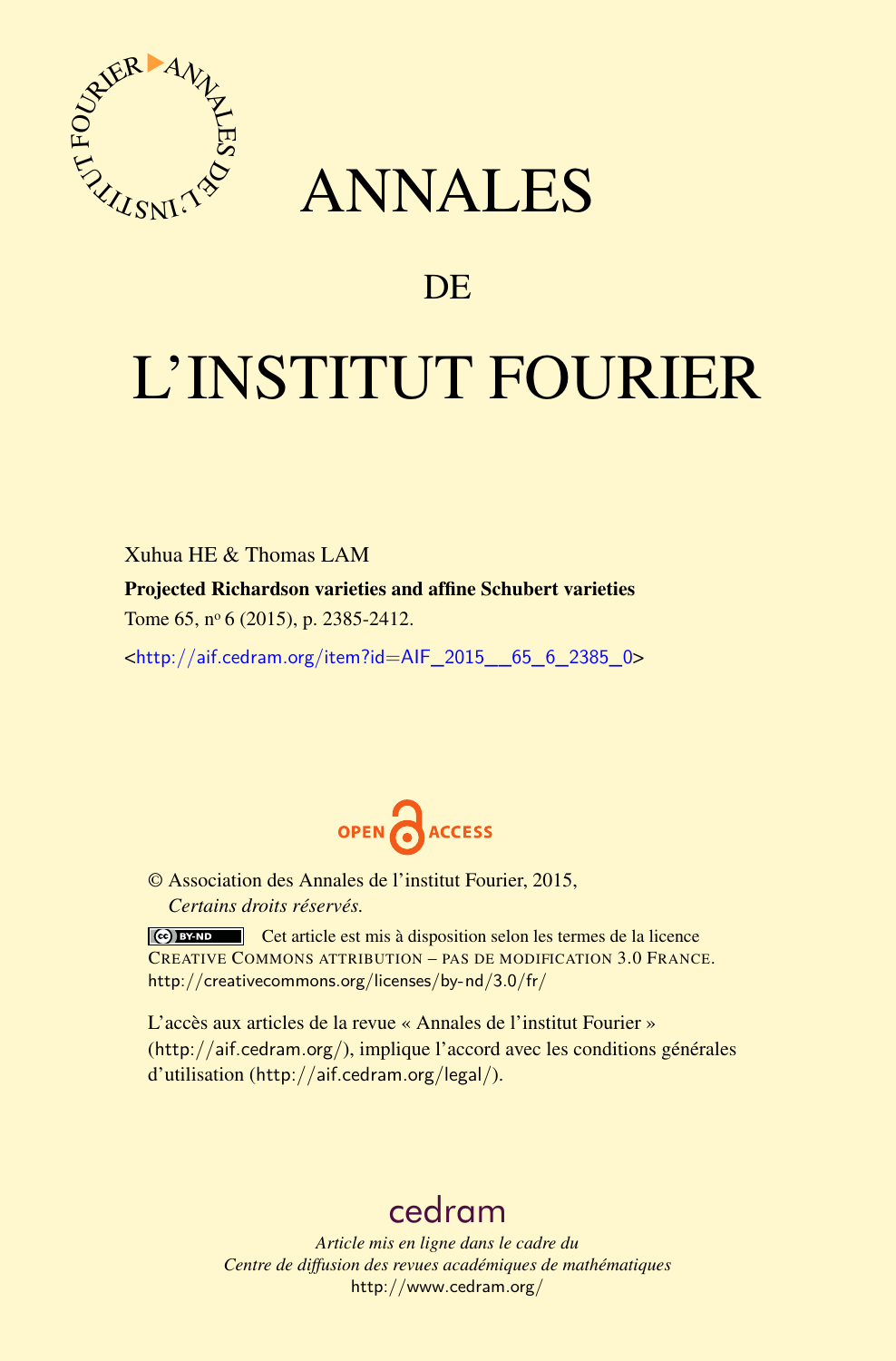#### PROJECTED RICHARDSON VARIETIES AND AFFINE SCHUBERT VARIETIES

**by Xuhua HE & Thomas LAM (\*)**

ABSTRACT. — Let G be a complex quasi-simple algebraic group and  $G/P$  be a partial flag variety. The projections of Richardson varieties from the full flag variety form a stratification of *G/P*. We show that the closure partial order of projected Richardson varieties agrees with that of a subset of Schubert varieties in the affine flag variety of *G*. Furthermore, we compare the torus-equivariant cohomology and *K*-theory classes of these two stratifications by pushing or pulling these classes to the affine Grassmannian. Our work generalizes results of Knutson, Lam, and Speyer for the Grassmannian of type *A*.

Résumé. — Soit *G* un groupe algébrique complexe quasi-simple et *G/P* une variété de drapeaux partiels. La projection sur *G/P* des variétés de Richardson (de la variété des drapeaux complets) forment une stratification de *G/P*. Nous montrons que les relations d'adhérence des variétés de Richardson projetées correspondent à celles d'un certain sous-ensemble de variétés de Schubert sur la variété de drapeaux affine de *G*. Nous comparons aussi les classes de cohomologie équivariante et de *K*-théorie de ces deux stratifications. Notre travail généralise celui de Knutson, Lam et Speyer pour la grassmannienne de type *A*.

#### **1. Introduction**

Let *G* be a complex quasi-simple algebraic group,  $B, B<sup>-</sup> \subset G$  be opposite Borel subgroups, and  $T = B \cap B^-$  the maximal torus. The flag variety  $G/B$ has a stratification  $G/B = \Box \mathring{X}_w = \Box \mathring{X}^w$  by Schubert cells  $\mathring{X}_w = B^-wB/B$ and opposite Schubert cells  $\mathring{X}^w = BwB/B$ . The intersections  $\mathring{X}^v_w = \mathring{X}_w \cap$  $\mathring{X}^v$  are known as open Richardson varieties, and also form a stratification of *G/B*. The closure of  $\mathring{X}^v_w$  is the (closed) Richardson variety  $X^v_w = X^v \cap X_w$ ,

Keywords: flag variety, Schubert calculus, projected Richardson variety, affine Schubert variety.

Math. classification: 14M15, 05E10.

<sup>(\*)</sup> X.H. was partially supported by HKRGC grant 601409 and 602011.

T.L. was partially supported by NSF grants DMS-0968696 and DMS-1160726, and by a Sloan Fellowship.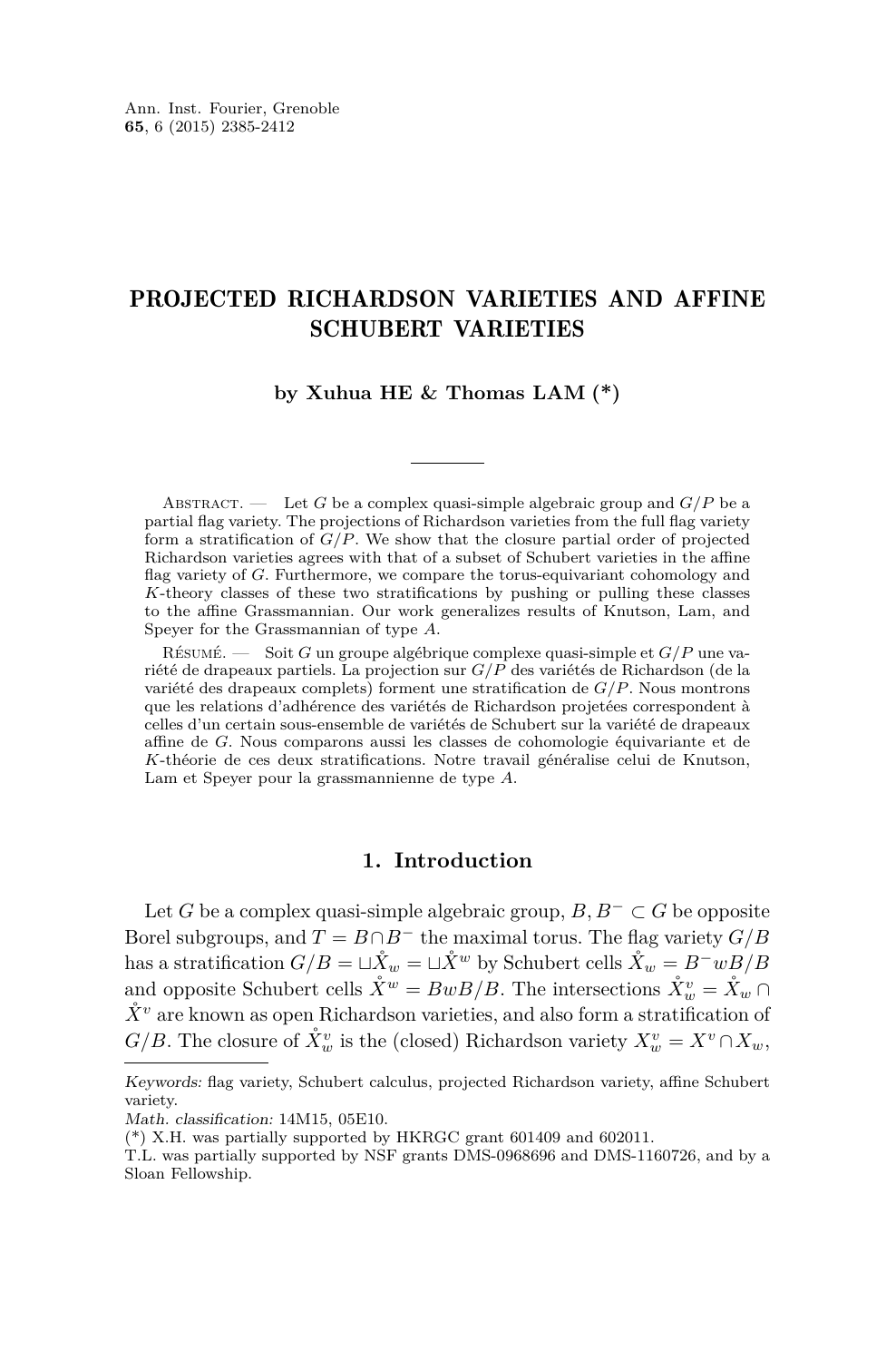where  $X_w = \overline{B^{-w}B/B}$  is a Schubert variety and  $X^v = \overline{BvB/B}$  is an opposite Schubert variety.

Let  $P \subset B$  be a fixed parabolic subgroup, and  $\pi : G/B \to G/P$  denote the projection. The open projected Richardson varieties  $\mathring{\Pi}_{w}^{v} = \pi(\mathring{X}_{w}^{v})$  form a stratification of  $G/P$  (for suitable *w* and *v*). Its closure  $\Pi_w^v = \pi(X_w^v)$  is called a projected Richardson variety and was studied by Lusztig [\[31\]](#page-27-0) and Rietsch [\[37\]](#page-28-0) in the context of total positivity, and by Goodearl and Yakimov [\[12\]](#page-27-0) in the context of Poisson geometry. Projected Richardson varieties enjoy many desirable geometric properties: Knutson, Lam, and Speyer [\[21\]](#page-27-0) (see also Billey and Coskun [\[1\]](#page-26-0)) showed that they are Cohen-Macaulay, normal, have rational singularities and are exactly the compatibly Frobenius split subvarieties of  $G/P$  with respect to the standard splitting.

Our main results are combinatorial, cohomological, and *K*-theoretic comparisons between the projected Richardson varieties Π*<sup>v</sup> <sup>w</sup>* and the affine Schubert varieties of the affine flag variety  $\overline{Fl}$  of  $G$ . These results generalize work of Knutson, Lam, and Speyer [\[20\]](#page-27-0) in the case that *G/P* is a Grassmannian of type *A*. The techniques of our proof differ significantly from those of [\[20\]](#page-27-0). In particular, the proof of the cohomological part of [\[20\]](#page-27-0) appears to only extend to cominuscule  $G/P$ . A more geometric comparison in the Grassmannian case was performed by Snider [\[38\]](#page-28-0) who also recovered our *K*-theoretic comparison in the case of the Grassmannian.

On the combinatorial side, we compare two posets. One is obtained from the closure order of projected Richardson varieties, which we denote by *Q<sup>J</sup>* . It was first studied by Rietsch [\[37\]](#page-28-0) and Goodearl and Yakimov [\[12\]](#page-27-0). The other one is the admissible subset  $Adm(\lambda)$  associated to a dominant coweight  $\lambda$ , introduced by Kottwitz and Rapoport in [\[24\]](#page-27-0). It is a subset of the Iwahori-Weyl group  $\hat{W}$  and the Bruhat order on  $\hat{W}$  gives a partial order on  $\text{Adm}(\lambda)$ . One important result in the study of Shimura varieties is that the special fiber of the local model is a union of finitely many opposite affine Schubert cells *IwI/I* in the affine flag variety, where *w* runs over the admissible set  $\text{Adm}(\lambda)$  for the Shimura coweight  $\lambda$ . See [\[34\]](#page-27-0) and [\[42\]](#page-28-0).

In this paper, we define an injection  $\theta$  :  $Q_J \to \text{Adm}(\lambda)$ . Our combinatorial theorem states that  $\theta$  is order-reversing and the image is the  $W \times W$ double coset of the translation element  $t^{-\lambda}$ . In the special case where  $\lambda$ is a minuscule coweight,  $\theta$  gives an order-reversing bijection between  $Q_J$ and  $\text{Adm}(\lambda)$ . The proof relies on properties of the *Demazure*, or monoidal product of Coxeter groups, studied for example by He, and He and Lu in [\[15,](#page-27-0) [16,](#page-27-0) [18\]](#page-27-0). In Section [3,](#page-7-0) we describe some applications of our result to the combinatorial properties of the poset  $Q_J$ , and to the enumeration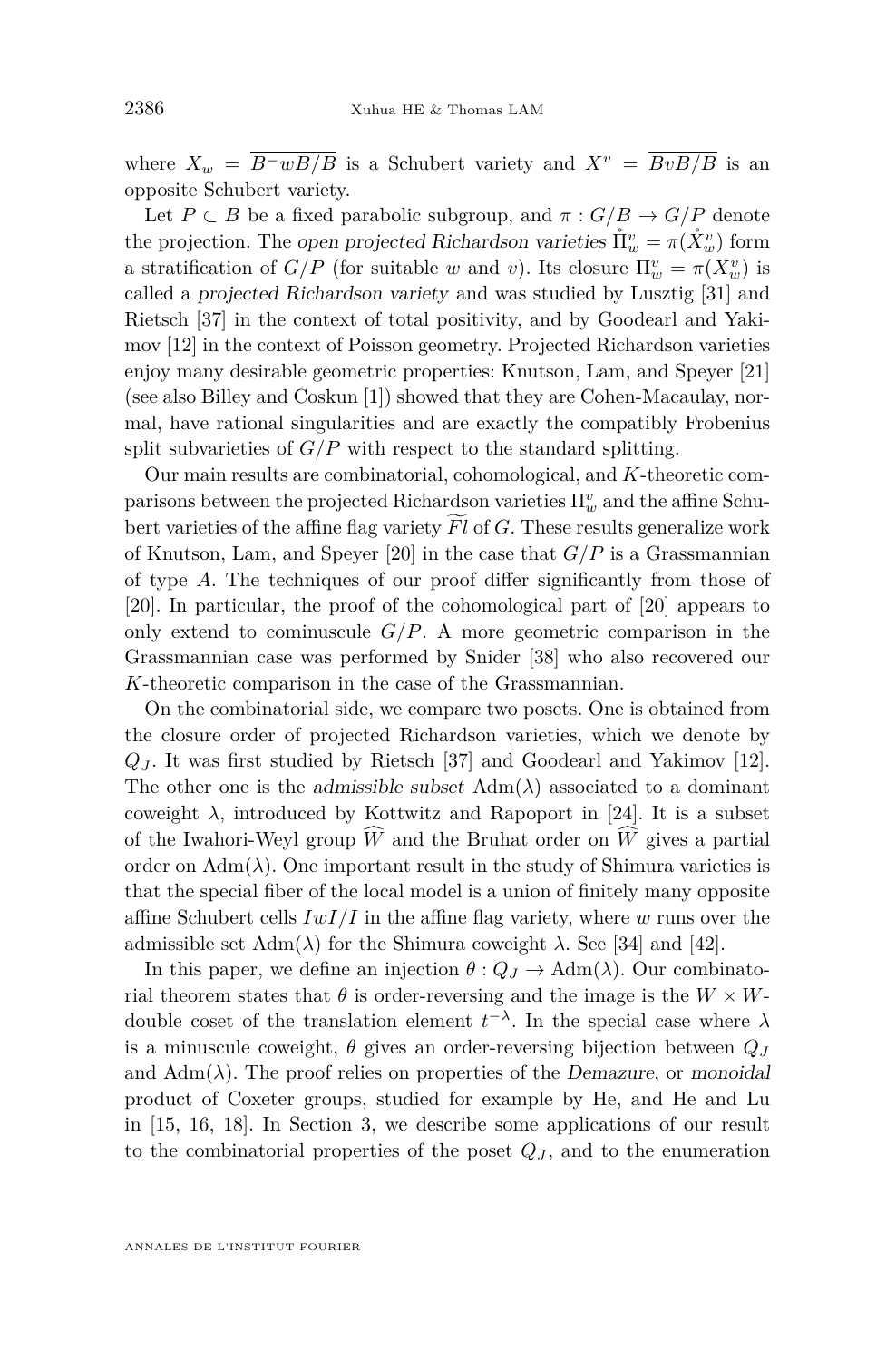of  $\text{Adm}(\lambda)$  for minuscule coweights  $\lambda$ . We also give a closed formula for the number of rational points of the special fiber of local model for "fake" unitary Shimura varieties. The order-reversing bijection between *Q<sup>J</sup>* and  $\text{Adm}(\lambda)$  also plays an important role in the proof of the normality and Cohen-Macaulayness of local models [\[17\]](#page-27-0).

In fact, our combinatorial theorem naturally extends to the comparison of a larger partial order on  $W \times W^J \supset Q^J$  with a  $W \times W$ -double coset in  $\widehat{W}$ . This partial order on  $W \times W<sup>J</sup>$  arises as the closure partial order of a stratified space  $Z_J$ , studied by Lusztig [\[32\]](#page-27-0). In Section [4](#page-11-0) we give maps between these stratified spaces which in part explains the combinatorial theorems.

Now let  $Gr = G(K)/G(O)$  denote the the affine Grassmannian of G, where  $\mathbf{K} = \mathbb{C}((t))$  and  $\mathbf{O} = \mathbb{C}[[t]]$ . Let  $\mathrm{Gr}_{\lambda} \subset \mathrm{Gr}$  denote the closure of the *G*(**O**)-orbit containing the torus-fixed point  $t^{-\lambda}$  labeled by  $-\lambda$ . The dense open orbit  $G(\mathbf{O})t^{-\lambda}G(\mathbf{O})/G(\mathbf{O})$  is an affine bundle over  $G/P$  and we let  $p: G/P \hookrightarrow \text{Gr}_{\lambda}$  denote the composition of the zero section with the open inclusion  $G(\mathbf{O})t^{-\lambda}G(\mathbf{O})/G(\mathbf{O}) \subset \text{Gr}_{\lambda}$ . Our *K*-theoretic theorem states that in  $K_T(\text{Gr}_\lambda)$  we have

$$
(1.1) \t\t p_*([\mathcal{O}_{\Pi_y^x}]) = q^*(\psi^{\theta(x,y)})
$$

where  $[\mathcal{O}_{\Pi_y^x}] \in K_T(G/P)$  and  $\psi^{\theta(x,y)} \in K_T(Fl)$  denote the *K*-theory classes of the structure sheaves of projected Richardson varieties and affine Schubert varieties respectively, and  $q^*$  is induced by the composition of the inclusion  $Gr_{\lambda} \to Gr$ , with the maps  $Gr \simeq \Omega K \to LK \to LK/T_{\mathbb{R}} \simeq Fl$ . Here *K* ⊂ *G* denotes the maximal compact subgroup,  $T_R$  ⊂ *T* the compact torus, and  $LK$  and  $\Omega K$  are the free loop group and based loop group. The same formula (1.1) holds for torus-equivariant cohomology classes. The proof of the *K*-theoretic comparisons (Section [5\)](#page-14-0) relies on the study of equivariant localizations. We utilize the machinery developed by Kostant and Kumar [\[23\]](#page-27-0) where equivariant localizations of Schubert classes in both finite and infinite-dimensional flag varieties are studied.

In Section [5.3,](#page-22-0) we use our *K*-theory comparison to prove a conjecture of Knutson, Lam, and Speyer [\[20\]](#page-27-0) stating that the affine stable Grothendieck polynomials of [\[26,](#page-27-0) [27\]](#page-27-0) represent the classes of the structure sheaves of positroid varieties in the *K*-theory of the Grassmannian. In Section [5.4,](#page-23-0) we explain the implications, in the case of a cominuscule  $G/P$ , towards the comparison of the quantum *K*-theory of *G/P* and the *K*-homology ring of the affine Grassmannian.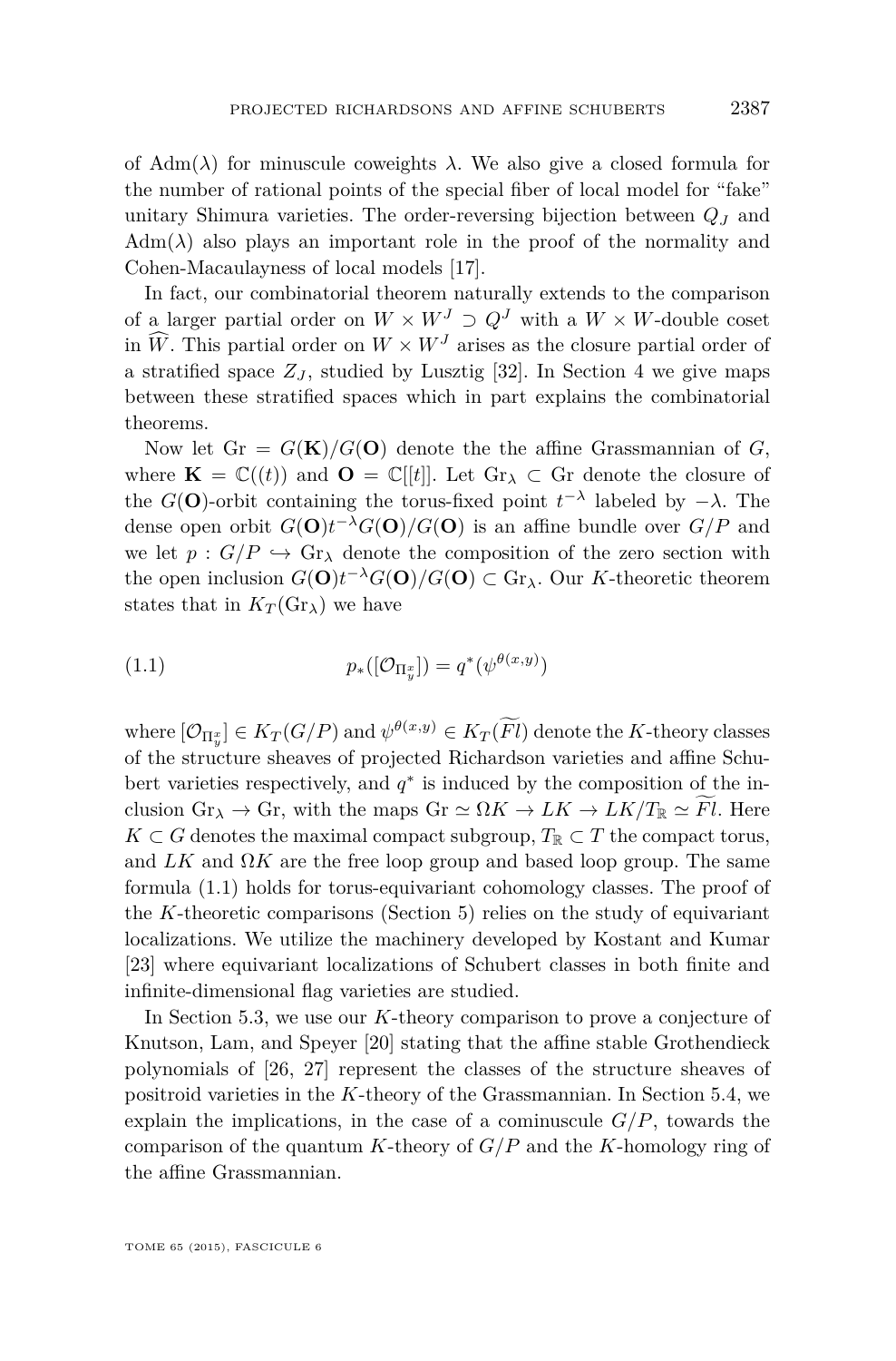<span id="page-4-0"></span>Acknowledgements. — The authors would like to thank Allen Knutson, Ulrich Görtz, Jiang-Hua Lu, Leonardo Mihalcea, David Speyer, and John Stembridge for related discussions. We also would like to thank the referee for careful reading and valuable suggestions.

#### **2. Combinatorial comparison**

Let *G* be a complex connected quasi-simple algebraic group. Let *B, B*<sup>−</sup> be opposite Borel subgroup of *G* and  $T = B \cap B^-$  be a maximal torus. Let *Q* be the coroot lattice and *P* be the coweight lattice of *G*. We denote by *P*<sup>+</sup> the set of dominant coweights and  $Q$ <sup>+</sup> =  $Q \cap P$ <sup>+</sup>. Let  $(\alpha_i)_{i \in S}$  be the set of simple roots determined by  $(B, T)$ . Let  $R$  (resp.  $R^+$ ,  $R^-$ ) be the set of roots (resp. positive roots, negative roots). We denote by *W* the Weyl group  $N(T)/T$ . For  $i \in S$ , we denote by  $s_i$  the simple reflection corresponding to *i*. For  $\alpha \in R$ , we let  $r_{\alpha}$  denote the corresponding reflection.

Let  $W_a = Q \rtimes W$  be the affine Weyl group and  $\hat{W} = P \rtimes W$  be the Iwahori-Weyl group (sometimes also called the extended affine Weyl group). It is known that  $W_a$  is a normal subgroup of  $\widehat{W}$  and is a Coxeter group with generators  $s_i$  (for  $i \in \tilde{S} = S \cup \{0\}$ ). Here  $s_i$  (for  $i \in S$ ) generates *W* and  $s_0 = t^{-\theta^\vee} s_\theta$  is a simple affine reflection, where  $\theta$  is the largest positive root of *G*. We emphasize that  $\hat{W}$ , which serves as the key indexing set in the sequel, depends on *G* and not just *R*.

Following [\[19\]](#page-27-0), we define the length function on  $\widehat{W}$  by

(a) 
$$
\ell(t^{\chi}w) = \sum_{\alpha \in R^{+}, w^{-1}(\alpha) \in R^{+}} |\langle \chi, \alpha \rangle| + \sum_{\alpha \in R^{+}, w^{-1}(\alpha) \in R^{-}} |\langle \chi, \alpha \rangle + 1|.
$$

For any proper subset *J* of  $\tilde{S}$ , let  $W_J$  be the subgroup generated by  $s_i$ for  $i \in J$  and  $w_J$  be the maximal element in  $W_J$ . We denote by  $\widetilde{W}^J$  (resp.  $J\widehat{W}$  the set of minimal length representatives in  $\widehat{W}/W_J$  (resp.  $W_J \backslash \widehat{W}$ ). For  $J, K \subset \tilde{S}$ , we simply write  $\widehat{W}^J \cap {}^K \widehat{W}$  as  ${}^K \widehat{W}^J$ . If moreover,  $J, K \subset S$ , then we write  $W^J$  for  $W \cap \widehat{W}^J$ ,  $^KW$  for  $W \cap {}^K \widehat{W}^J$  and  $K^JW$  for  $W \cap {}^K \widehat{W}^J$ . For any  $w \in W$ , the coset  $W_Jw$  contains a unique minimal and a unique maximal element. We denote by  $min(W_Jw)$  and  $max(W_Jw)$  respectively. The elements  $\min(wW_J)$  and  $\max(wW_J)$  are defined in a similar way.

Let  $\Omega$  be the subgroup of length-zero elements of  $\hat{W}$ . The Bruhat order on  $W_a$  extends naturally to  $\widehat{W}$ . Namely, for  $w_1, w_2 \in W_a$  and  $\tau_1, \tau_2 \in \Omega$ , we define  $\tau_1 w_1 \leqslant \tau_2 w_2$  if and only if  $\tau_1 = \tau_2$  and  $w_1 \leqslant w_2$  in  $W_a$ .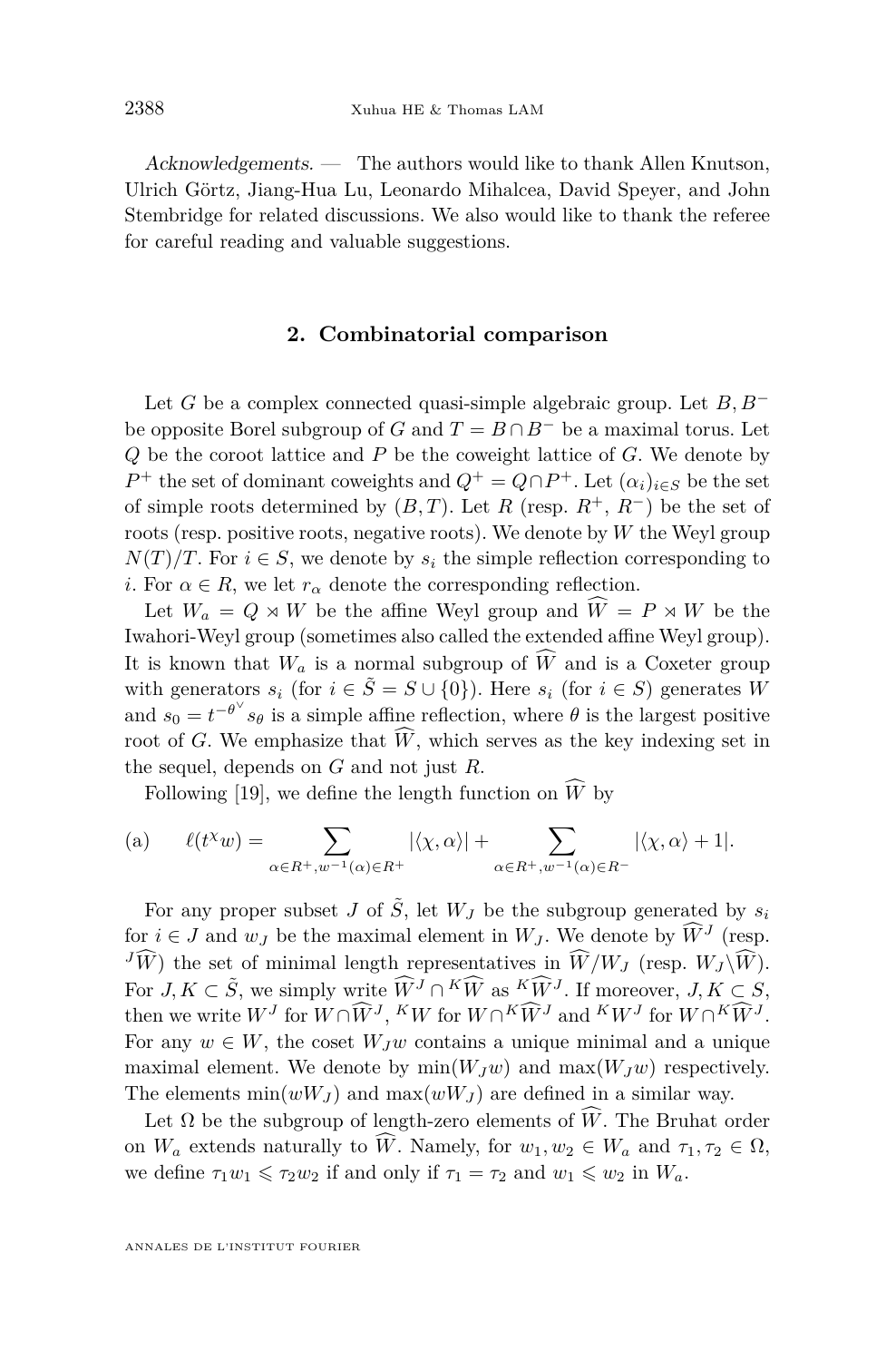#### **2.1. Demazure products**

<span id="page-5-0"></span>Now we introduce three operations  $* : \widehat{W} \times \widehat{W} \to \widehat{W}, \, \triangleright : \widehat{W} \times \widehat{W} \to \widehat{W}$ and  $\triangleleft$ :  $\widehat{W} \times \widehat{W} \to \widehat{W}$ . Here  $*$  is the *Demazure*, or monoidal, product and following [\[21\]](#page-27-0) we call  $\triangleright$  and  $\triangleleft$  the downwards Demazure products. They were also considered in [\[18\]](#page-27-0) and [\[16\]](#page-27-0) and some properties were also discussed there.

We describe  $x * y$ ,  $x \triangleright y$  and  $x \triangleleft y$  for  $x, y \in \widehat{W}$  as follows. See [\[15,](#page-27-0) Lemma 1.4].

- (1) The subset  $\{uv; u \leq x, v \leq y\}$  contains a unique maximal element, which we denote by  $x * y$ . Moreover,  $x * y = u'y = xv'$  for some  $u' \leq x$  and  $v' \leq y$  and  $\ell(x * y) = \ell(u') + \ell(y) = \ell(x) + \ell(v')$ .
- (2) The subset  $\{uy; u \leq x\}$  contains a unique minimal element which we denote by  $x \triangleright y$ . Moreover,  $x \triangleright y = u''y$  for some  $u'' \leq x$  with  $\ell(x \triangleright y) = \ell(y) - \ell(u'').$
- (3) The subset  $\{xv; v \leq y\}$  contains a unique minimal element which we denote by  $x \triangleleft y$ . Moreover,  $x \triangleleft y = xv''$  for some  $v'' \leq y$  with  $\ell(x \triangleleft y) = \ell(x) - \ell(v'').$

Now we list some properties of ∗, *.* and */*.

- (4) If  $x' \leq x$  and  $y' \leq y$ , then  $x' * y' \leq x * y$ . See [\[16,](#page-27-0) Corollary 1].
- (5) If  $x' \leq x$ , then  $x' \triangleleft y \leq x \triangleleft y$ . See [\[16,](#page-27-0) Lemma 2].
- (6)  $z \leq x * y$  if and only if  $z \triangleleft y^{-1} \leq x$  if and only if  $x^{-1} \triangleright z \leq y$ . See [\[18,](#page-27-0) Appendix].
- (7) If *J* is a proper subset of  $\tilde{S}$ , then  $\min(W_J x) = w_J \triangleright x$ ,  $\min(xW_J) =$  $x \triangleleft w_j$ ,  $\max(W_j x) = w_j * x$  and  $\max(xW_j) = x * w_j$ .

In the rest of this section, we fix a dominant coweight  $\lambda$ . Set  $J = \{i \in$ *S*;  $\langle \lambda, \alpha_i \rangle = 0$ . Any element in  $W t^{-\lambda} W \subset \widehat{W}$  can be written in a unique way as  $yt^{-\lambda}x^{-1}$  for  $x \in W^J$  and  $y \in W$ . In this case,  $\ell(yt^{-\lambda}x^{-1})$  =  $\ell(t^{-\lambda}) + \ell(y) - \ell(x)$ . The maximal element in  $W t^{-\lambda} W$  is  $w_S t^{-\lambda}$  and the minimal element is  $t^{-\lambda} w_J w_S$ .

PROPOSITION 2.1. — Let  $x, x' \in W^J$  and  $y, y' \in W$ . Then the following conditions are equivalent:

- $(1)$   $y't^{-\lambda}(x')^{-1} \leqslant yt^{-\lambda}x^{-1};$
- (2) There exists  $u \in W_J$  such that  $y'u \leq y$  and  $xu^{-1} \leq x'$ ;
- (3) There exists  $v \in W_J$  such that  $y' \leq yv$  and  $xv \leq x'$ .

Proof.

(1) ⇒ (2): Since  $\ell(yt^{-\lambda}x^{-1}) = \ell(t^{-\lambda}x^{-1}) + \ell(y)$ , we have that  $yt^{-\lambda}x^{-1} =$  $y * t^{-\lambda} x^{-1}$ . By 2.1 (6),  $y^{-1} \triangleright (y' t^{-\lambda} (x')^{-1}) \leq t^{-\lambda} x^{-1}$ . In other words, there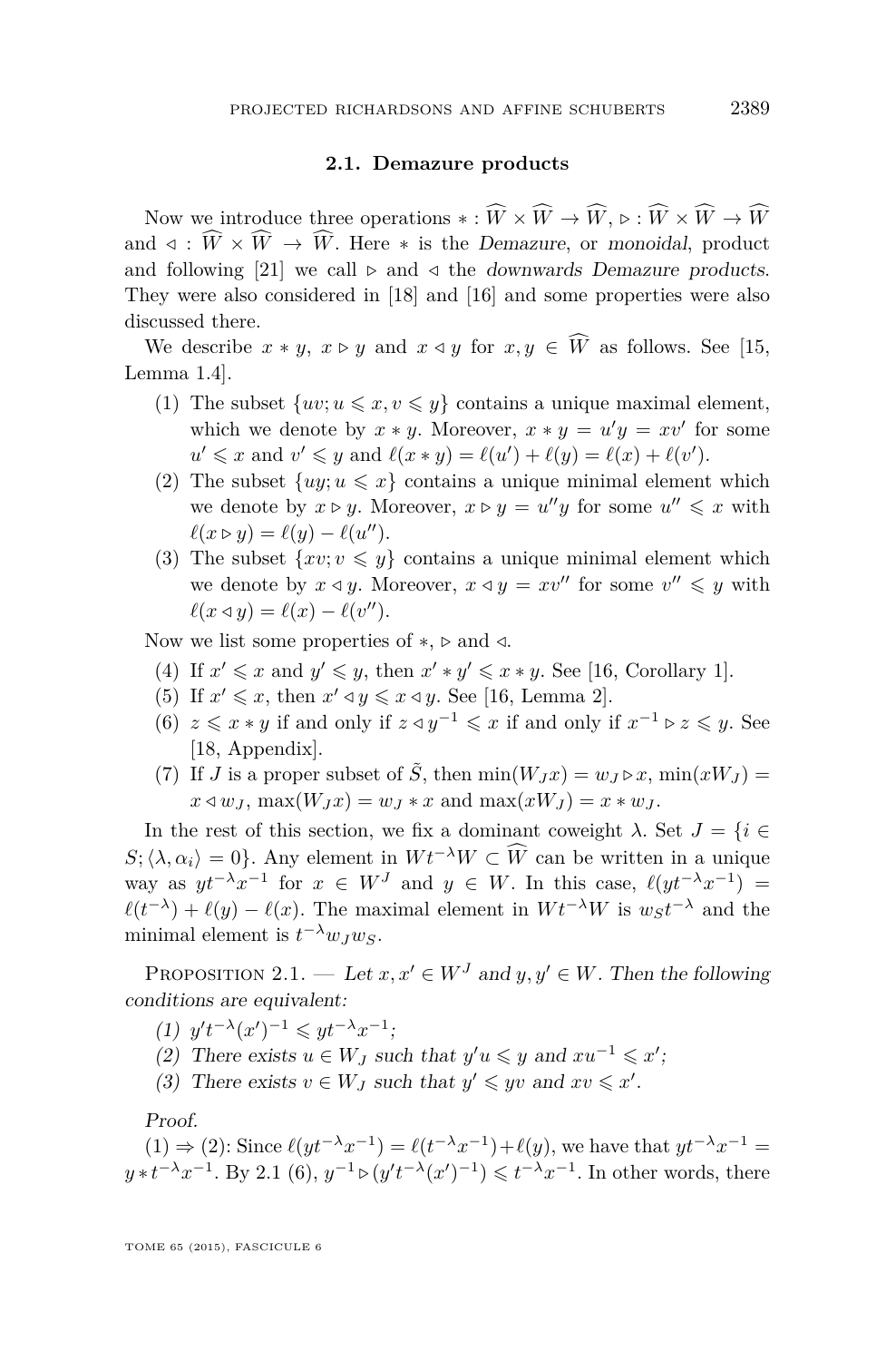exists  $z \leq y$  such that  $z^{-1}y't^{-\lambda}(x')^{-1} \leq t^{-\lambda}x^{-1}$ . Now we have that  $\max(z^{-1}y'W_J)t^{-\lambda} = \max(z^{-1}y't^{-\lambda}(x')^{-1}W) \le \max(t^{-\lambda}x^{-1}W) = w_Jt^{-\lambda}.$ 

Therefore  $\max(z^{-1}y'W_J) \leqslant w_J$  and  $z^{-1}y' \in W_J$ . We denote  $(y')^{-1}z$  by *u*. Then  $u \in W_J$ ,  $y'u = z \leq y$  and  $u^{-1}t^{-\lambda}(x')^{-1} \leq t^{-\lambda}x^{-1}$ . We have that

$$
u^{-1}t^{-\lambda}(x')^{-1} = (t^{-\lambda}w_Jw_S)(w_Sw_Ju^{-1}(x')^{-1})
$$

and

$$
t^{-\lambda}x^{-1} = (t^{-\lambda}w_Jw_S)(w_Sw_Jx^{-1}).
$$

Moreover,

$$
\ell(u^{-1}t^{-\lambda}(x')^{-1}) = \ell(t^{-\lambda}) + \ell(u) - \ell(x')
$$
  
=  $\ell(t^{-\lambda}w_Jw_S) + \ell(w_Sw_J) + \ell(u) - \ell(x')$   
=  $\ell(t^{-\lambda}w_Jw_S) + \ell(w_S) - \ell(w_J) + \ell(u) - \ell(x')$   
=  $\ell(t^{-\lambda}w_Jw_S) + \ell(w_S) - \ell(w_Ju^{-1}) - \ell(x')$   
=  $\ell(t^{-\lambda}w_Jw_S) + \ell(w_S) - \ell(w_Ju^{-1}(x')^{-1})$   
=  $\ell(t^{-\lambda}w_Jw_S) + \ell(w_Sw_Ju^{-1}(x')^{-1}).$ 

Similarly,  $\ell(t^{-\lambda}x^{-1}) = \ell(t^{-\lambda}w_Jw_S) + \ell(w_Sw_Jx^{-1}).$ From  $u^{-1}t^{-\lambda}(x')^{-1} \leqslant t^{-\lambda}x^{-1}$  we deduce that

$$
w_S w_J u^{-1}(x')^{-1} \leqslant w_S w_J x^{-1}.
$$

Hence  $w_J u^{-1}(x')^{-1} \geq v_J x^{-1}$  and  $x w_J \leq x' u w_J$ . By [2.1](#page-5-0) (5),

$$
xu^{-1} = (xwy) \triangleleft (w_J u^{-1}) \leqslant (x' u w_J) \triangleleft (w_J u^{-1}) \leqslant x'.
$$

(2) 
$$
\Rightarrow
$$
 (1): We have that  $yt^{-\lambda}x^{-1} = y(t^{-\lambda}w_Jw_S)(w_Sw_Jx^{-1})$  and  
\n
$$
\ell(yt^{-\lambda}x^{-1}) = \ell(y) + \ell(t^{-\lambda}w_Jw_S) + \ell(w_Sw_Jx^{-1}).
$$

Since  $xu^{-1} \leqslant x'$ , we have that

$$
xw_J = (xu^{-1})(uw_J) \leqslant x' * (uw_J) = x'uw_J.
$$

Thus  $w_S w_J x^{-1} \geqslant w_S w_J u^{-1} (x')^{-1}$ . Also we have that  $y' u \leqslant y$ . Therefore

$$
y't^{-\lambda}(x')^{-1} = (y'u)(t^{-\lambda}w_Jw_S)(w_Sw_Ju^{-1}(x')^{-1})
$$
  
\$\leq y(t^{-\lambda}w\_Jw\_S)(w\_Sw\_Jx^{-1})\$  
=  $yt^{-\lambda}x^{-1}$ .

(2)  $\Rightarrow$  (3): Since *y'u* ≤ *y*, by [2.1](#page-5-0) (4) *y'* ≤ *y'u* \* *u*<sup>-1</sup> ≤ *y* \* *u*<sup>-1</sup>. In other words, there exists  $v \leq u^{-1}$  such that  $y' \leq yv$ . Notice that  $u \in W_J$ . Hence  $v \in W_J$ . Since  $x \in W^J$ , we also have that  $xv \leqslant xu^{-1} \leqslant x'$ .

ANNALES DE L'INSTITUT FOURIER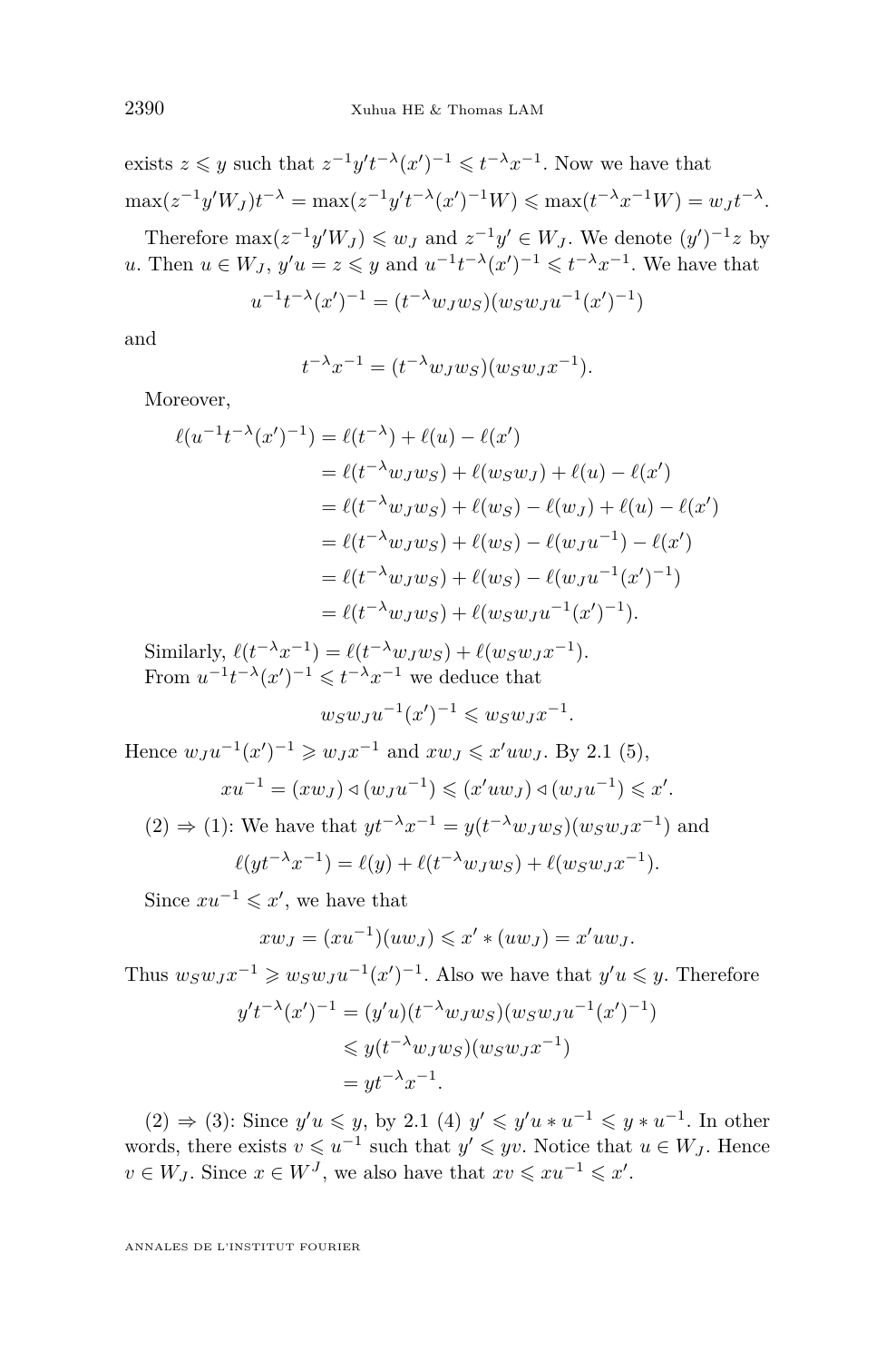<span id="page-7-0"></span>(3)  $\Rightarrow$  (2): Since *y'* ≤ *yv*, by [2.1](#page-5-0) (5) *y'* ∢ *v*<sup>-1</sup> ≤ *yv* ∢ *v*<sup>-1</sup> ≤ *y*. In other words, there exists  $u \leq v^{-1}$  such that  $y'u \leq y$ . Notice that  $v \in W_J$ . Hence *u* ∈ *W*<sub>*J*</sub>. Since  $x \in W^J$ , we also have that  $xu^{-1} \le xv \le x'$ . — Первый проста в сервести проста в сервести проста в сервести проста в сервести проста в сервести проста в<br>В сервести проста в сервести проста в сервести проста в сервести проста в сервести проста в сервести проста в

Define the partial order  $\preceq$  on  $W^J \times W$  as follows:

 $(x', y') \preceq (x, y)$  if and only if there exists  $u \in W_J$  such that  $x'u \leq x$  and  $y'u \geqslant y.$ 

Define  $Q_J = \{(x, y) \in W^J \times W; y \leq x\}$ . Then  $(Q_J, \prec)$  is a subposet of  $(W<sup>J</sup> \times W, \preceq)$ . We shall show in Appendix that  $Q<sub>J</sub>$  is the same poset as the one studied in [\[37,](#page-28-0) [12\]](#page-27-0).

Following [\[24\]](#page-27-0), we introduce the admissible set as

$$
Adm(-w_S\lambda) = \{ z \in \widehat{W}; z \leq t^{-w\lambda} \text{ for some } w \in W \}.
$$

Here  $-w<sub>S</sub>\lambda$  is the unique dominant coweight in the *W*-orbit of  $-\lambda$ . Now we have the following result.

THEOREM 2.2.

(1) The map

$$
W^J \times W \to Wt^{-\lambda}W, \qquad (x, y) \mapsto yt^{-\lambda}x^{-1}
$$

gives an order-preserving, graded, bijection between the poset  $(W<sup>J</sup> \times$ *W*,  $\preceq$ ) and the poset (*Wt*<sup>−*λW*</sup>,  $\leq$ <sup>*op*</sup>). Here  $\leq$ <sup>*op*</sup> is the opposite Bruhat order on the Iwahori-Weyl group  $\hat{W}$ .

(2) Its restriction to *Q<sup>J</sup>* gives an order-preserving, graded, bijection between the posets  $(Q_J, \prec)$  and  $(Wt^{-\lambda}W \cap \text{Adm}(-w_S\lambda), \leq^{\text{op}})$ .

 $Proof. - (1)$  is just a reformulation of the Proposition [2.1.](#page-5-0) Now we prove (2). If  $(x, y) \in Q_J$ , then  $y \leq x$ . Hence  $yt^{-\lambda}x^{-1} \leq xt^{-\lambda}x^{-1} = t^{-x\lambda}$ . So *y*<sup> $t^{-\lambda}$ </sup>*x*<sup>-1</sup> ∈ Adm(−*w<sub>S</sub>* $\lambda$ ). On the other hand, if  $yt^{-\lambda}x^{-1}$  ∈ Adm(−*w<sub>S</sub>* $\lambda$ ), then  $yt^{-\lambda}x^{-1} \leqslant t^{-w\lambda} = wt^{-\lambda}w^{-1}$  for some  $w \in W^J$ . Again by Proposi-tion [2.1,](#page-5-0) there exists  $u \in W_J$  such that  $y \leq wu \leq x$ . Therefore  $(x, y) \in$  $Q_J$ .

Theorem 2.2(2) generalizes [\[20,](#page-27-0) Theorem 3.16].

#### **3. Applications**

It is a classical result of Björner and Wachs [\[3\]](#page-26-0) that intervals in the Bruhat order of a Coxeter group satisfy nice combinatorial properties known as thinness and shellability. Verma [\[39\]](#page-28-0) showed that the same intervals are Eulerian. Dyer [\[10\]](#page-26-0) extended these results by showing that these intervals and their duals were more generally EL-shellable. For the definitions of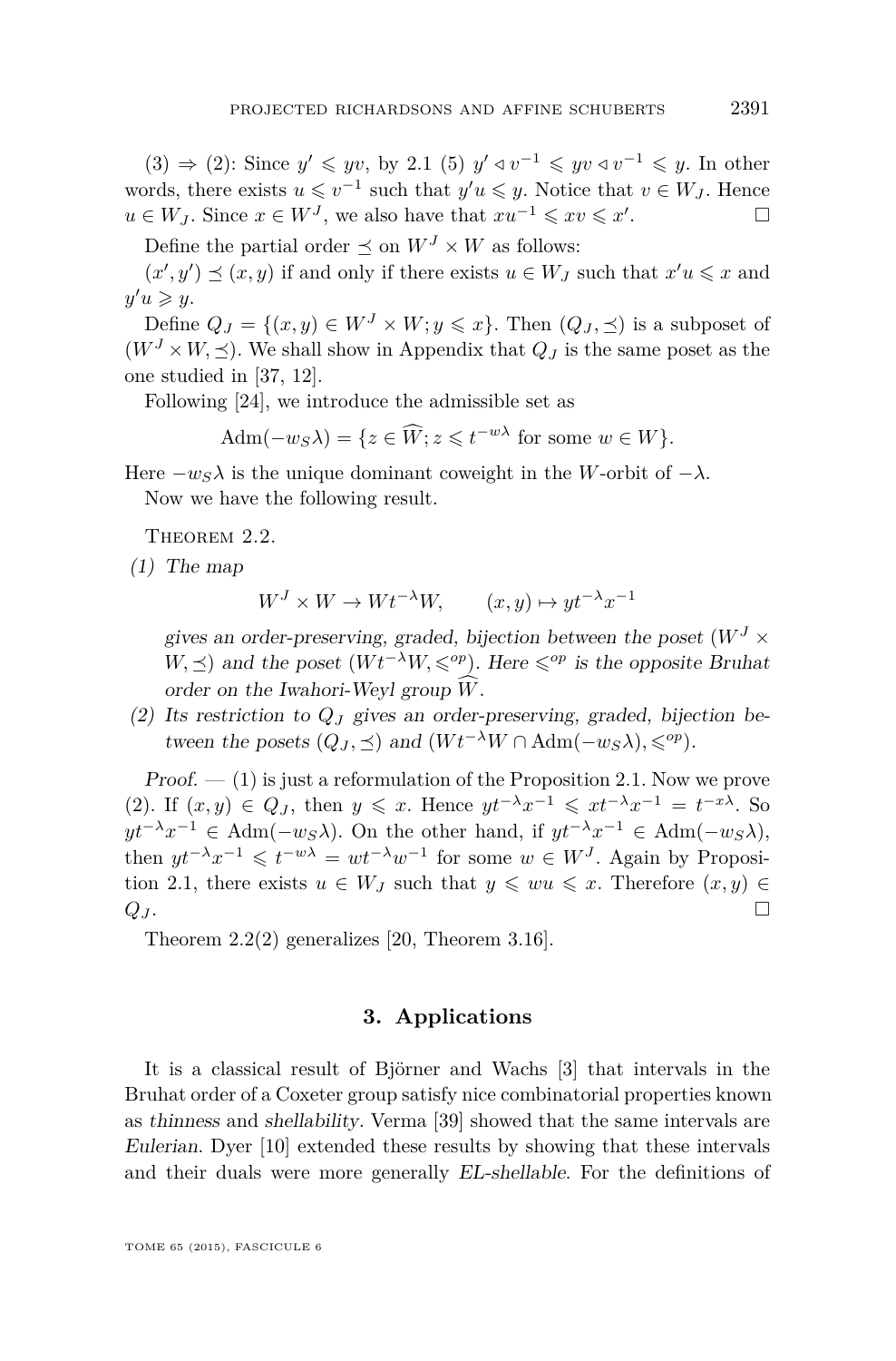<span id="page-8-0"></span>these combinatorial properties, we refer the reader to [\[2\]](#page-26-0); they will not play a role elsewhere in this paper.

Since Theorem [2.2](#page-7-0) identifies each *Q<sup>J</sup>* with a convex subposet of (dual) affine Bruhat order we immediately obtain

COROLLARY 3.1. — The poset  $Q_J$  is thin, Eulerian, and EL-shellable.

This result was first established by Williams [\[41\]](#page-28-0), who proved the more general result that the poset obtained from *Q<sup>J</sup>* by adjoining a maximal element is shellable.

Recall that a nonzero dominant coweight  $\lambda$  is called minuscule if  $\langle \lambda, \theta \rangle =$ 1, where  $\theta \in R^+$  is the highest root. Now we discuss the length-generating function  $F_{\lambda}(q)$  of the admissible set  $Adm(-w_S\lambda)$  for a minuscule coweight *λ*. By definition,

$$
F_{\lambda}(q) = \sum_{w \in \text{Adm}(-w_S \lambda)} q^{\ell(w)}.
$$

This is the number of  $\mathbb{F}_q$ -rational points of the union of all opposite affine Schubert cells corresponding to the admissible set, where  $\mathbb{F}_q$  is the finite field with *q* elements. It is proved in [\[34\]](#page-27-0) and [\[42\]](#page-28-0) that this union is the special fiber of the local model of Shimura variety.

We have  $F_{\lambda}(q) = \sum_{(x,y)\in Q_J} q^{\ell(yt^{-\lambda}x)} = \sum_{(x,y)\in Q_J} q^{\langle \lambda, 2\rho \rangle + \ell(y) - \ell(x)}$  by Theorem [2.2,](#page-7-0) where  $\rho$  is the half sum of the positive roots of *G*.

On the other hand, as we'll see in the appendix,  $(Q_J, \preceq)$  is combinatorially equivalent to the poset of totally nonnegative cells in the cominuscule flag variety  $G/P_J$  (that is, a partial flag variety  $G/P_J$  where  $J = \{i \in$  $S$ ;  $\langle \lambda, \alpha_i \rangle = 0$ } for a minuscule coweight  $\lambda$ ). The dimension of the cell corresponding to  $(x, y) \in Q_J$  is  $\ell(x) - \ell(y)$ . Let

$$
A_J(q)=\sum_{(x,y)\in Q_J}q^{\ell(x)-\ell(y)}
$$

be the rank generating function of totally nonnegative cells in  $G/P_J$ . Then we have that

(3.1) 
$$
F_{\lambda}(q) = q^{\langle \lambda, 2\rho \rangle} A_{J}(q^{-1}).
$$

In particular, the cardinality of  $Adm(-w_S\lambda)$  is  $F_\lambda(1) = A_J(1)$ . When *G* is of classical type, the numbers  $A_J(1)$  and in some cases also the generating function  $A_J(q)$  have been calculated:

Type A.

Let  $A_{k,n}(q) = A_{J}(q)$  where  $G/P_{J}$  is the Grassmannian  $Gr(k, n)$  of kplanes in *n*-space, and similarly define  $F_{k,n}(q)$ . Postnikov [\[35\]](#page-28-0) calculated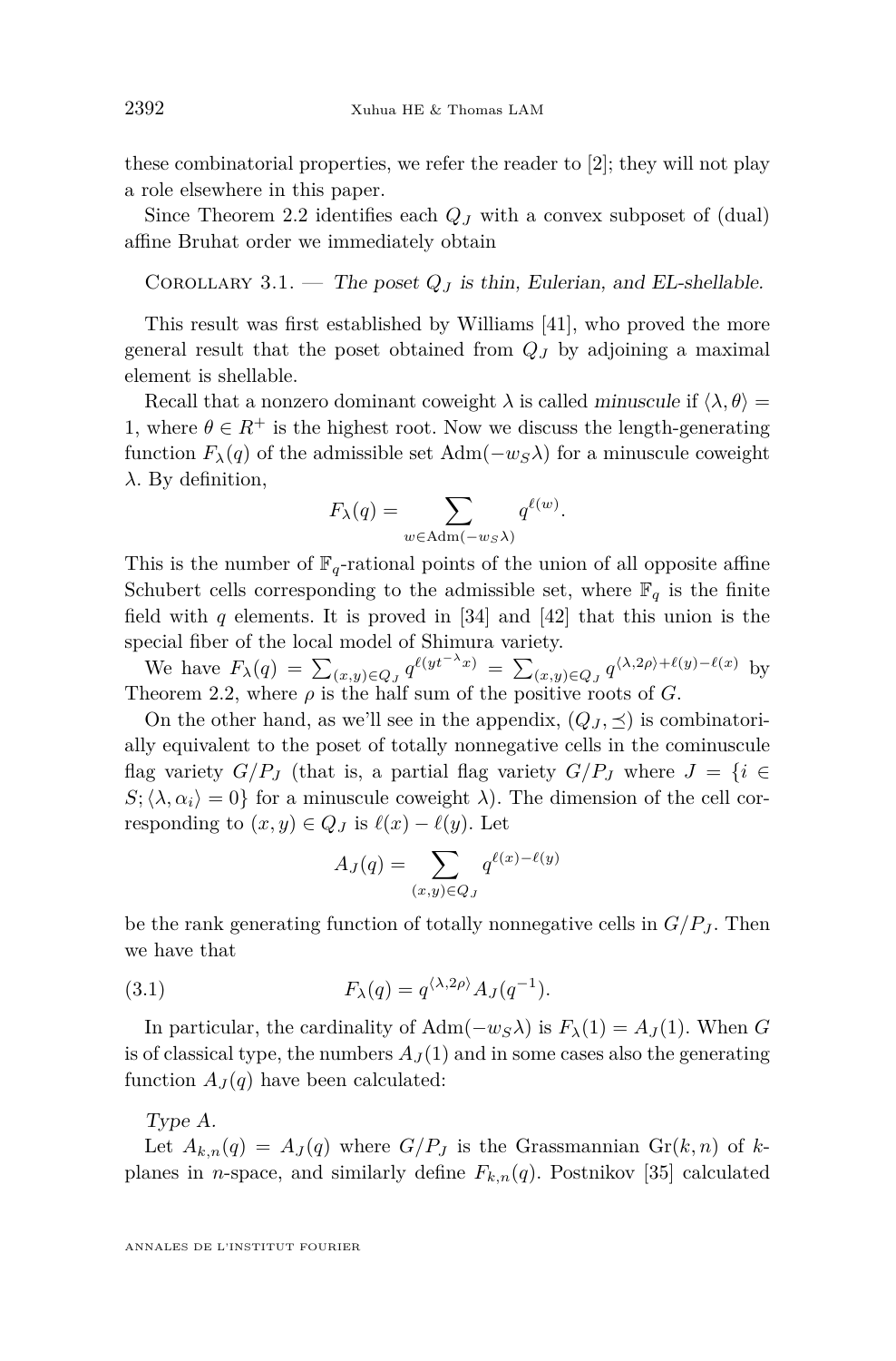<span id="page-9-0"></span> $A_{k,n}(1)$  and Williams [\[40\]](#page-28-0) established the formula

$$
A_{k,n}(q) = q^{-k^2} \sum_{i=0}^{k-1} (-1)^i {n \choose i} (q^{ki}[k-i]^i[k-i+1]^{n-i} - q^{(k+1)i}[k-i-1]^i[k-i]^{n-i})
$$

which by  $(3.1)$  gives

$$
F_{k,n}(q) = \sum_{i=0}^{k-1} (-1)^i \binom{n}{i} q^{i+ni-ki} [k-i]^i [k-i+1]^{n-i}
$$

$$
-\sum_{i=0}^{k-1} (-1)^i \binom{n}{i} q^{n+ni-ki} [k-i-1]^i [k-i]^{n-i}.
$$

Here  $[i] = 1 + q + \cdots + q^{i-1}$  denotes the *q*-analog of *i*.

In particular,

$$
F_{k,n}(1) = \sum_{i=0}^{k-1} (-1)^i \binom{n}{i} ((k-i)^i (k-i+1)^{n-i} - (k-i-1)^i (k-i)^{n-i}).
$$

The formulas for  $F_{1,n}(1)$  and  $F_{2,n}(1)$  was first established by Haines in [\[13,](#page-27-0) Proposition 8.2 (1)  $\&$  (2)].

Type B.

Let  $F_{B_n}(q)$  denote  $F_{\lambda}(q)$  for  $\lambda = \omega_1^{\vee}$  the unique minuscule coweight when *G* is adjoint of type *B*. Similarly define  $A_{B_n}(q)$ .

PROPOSITION 3.2. - We have

$$
\sum_{n\geqslant 0} F_{B_n}(q)x^n
$$
\n
$$
=\frac{1+(-q-3q^2)x+(-q+5q^3+4q^4)x^2+q^4(-2-5q-3q^2)x^3+q^6[2]^2x^4}{(1-q^2x)(1-(q+q^2)x)(1-[2]^2x+q^3[2]x^2)}.
$$

Proof. — Using the combinatorial description in [\[30,](#page-27-0) Section 9], we have the recursion

$$
A_{B_{n+1}}(q) = 1 + (1+q)A_{B_n}(q) + \hat{b}_{n+1}(q)
$$

for  $n \ge 1$ , where  $\hat{b}_n(q) = \sum_{(w_S w_J, y) \in Q_J} q^{\ell(w_S w_J) - \ell(y)}$  as in [\[30,](#page-27-0) Proposition 11.1]. This gives

$$
\sum_{n\geqslant 0} A_{B_n}(q) x^n = \frac{\hat{b}(x,q) - (1+q)x + \frac{x}{1-x}}{1 - (1+q)x}
$$

where  $\hat{b}(x, q) = \sum_{n \geq 0} \hat{b}_n(q) x^n$ , and we have used the initial conditions  $A_{B_0}(q) = 1$  and  $A_{B_1}(q) = 2 + q$ . Substituting the generating function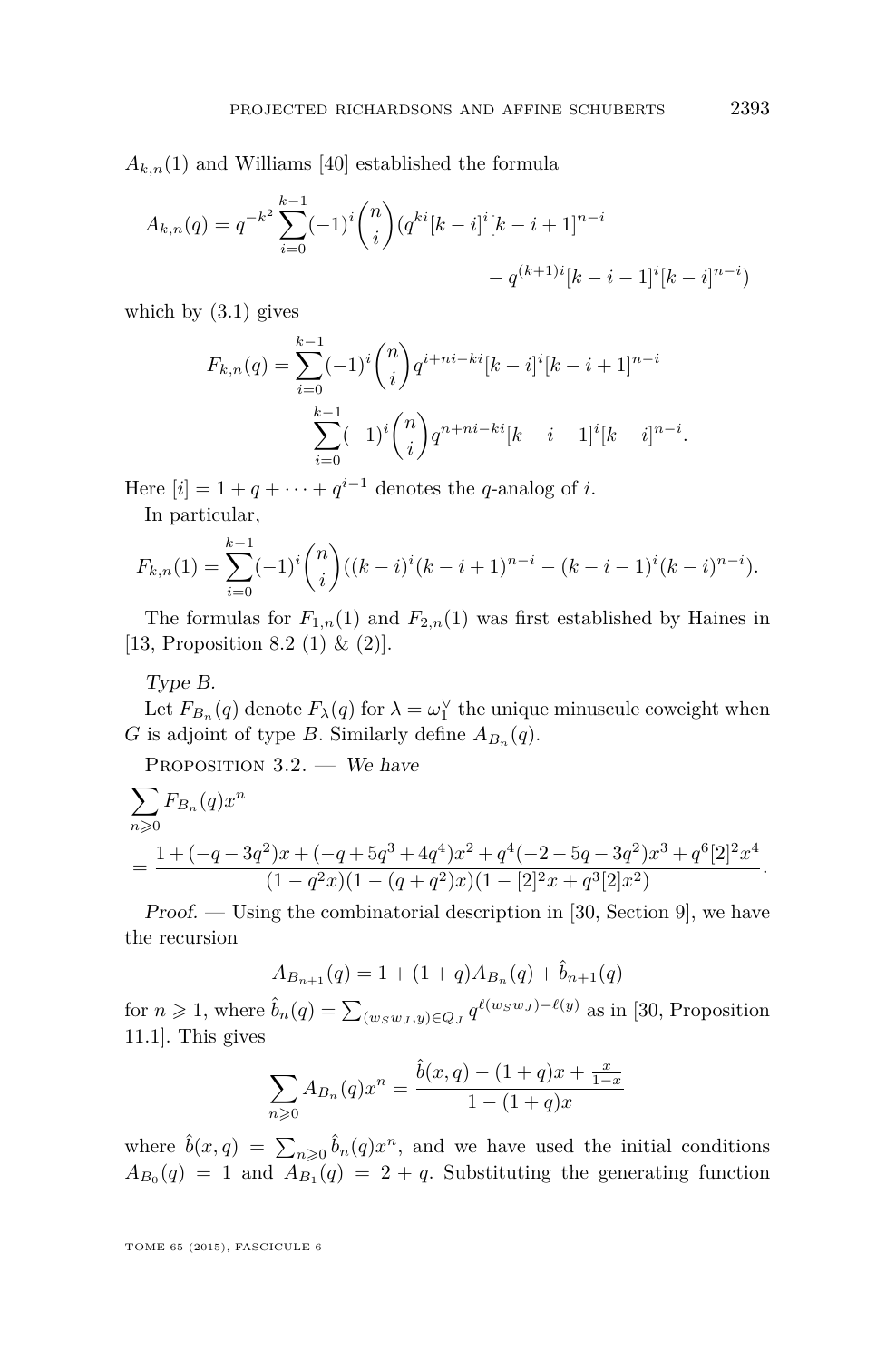for  $\hat{b}_n(q)$  given in [\[30,](#page-27-0) Proposition 11.1], and using [\(3.1\)](#page-8-0) gives the stated  $r$ esult.

#### Type C.

Let  $F_{C_n}(q)$  denote  $F_{\lambda}(q)$  where  $\lambda = \omega_n^{\vee}$  is the unique minuscule coweight when  $G$  is adjoint of type  $C$ . Haines [\[13,](#page-27-0) Proposition 8.2 (3)] showed that *F*<sub>*C<sub>n</sub>*</sub>(1) =  $\sum_{i=0}^{n} 2^{n-i}n!/i!$ , which is the greatest integer less than  $2^{n}n!\sqrt{e}$ . This calculation was also done by Lam and Williams [\[30,](#page-27-0) Proposition 11.3] where it is shown that  $F_{C_n}(1)$  satisfies the recurrence  $F_{C_0}(1) = 1$  and  $F_{C_{n+1}}(1) = 2(n+1)F_{C_n}(1) + 1.$ 

Type D.

Let  $F_{D_n}(q)$  denote  $F_{\lambda}(q)$  where  $\lambda = \omega_1^{\vee}$  is the minuscule coweight for *G* simple of type *D*, such that  $G/P_J$  is an even dimensional quadric. Similarly define  $A_{D_n}(q)$ .

PROPOSITION 3.3. - We have

$$
\sum_{n\geqslant 0} F_{D_n}(q)x^n = \frac{1}{(1-q^2x)(1-(q+q^2)x)(1-[2]^2x+q^3[2]x^2)} \times
$$
\n
$$
\left(1-(q+3q^2)x-(q^2-q^3-4q^4)x^2 - (2q+3q^2-2q^3-8q^4-2q^5+3q^6)x^3 + (2q^3+3q^4-3q^5-9q^6-4q^7+q^8)x^4 - (q^6-3q^8-2q^9)x^5\right).
$$

Proof. — Using the combinatorial description in [\[30,](#page-27-0) Section 9], we have the recursion

$$
A_{D_{n+1}}(q) = 1 + (1+q)A_{D_n}(q) + \hat{d}_{n+1}(q)
$$

for  $n \ge 2$ , where  $\hat{d}_n(q) = \sum_{(w_S w_J, y) \in Q_J} q^{\ell(w_S w_J) - \ell(y)}$  as in [\[30,](#page-27-0) Proposition 11.2. Declaring the initial conditions  $A_{D_0}(q) = 1$ ,  $A_{D_1}(q) = 2 + q$ , and  $A_{D_2}(q) = 4 + 4q + q^2$  and proceeding as in the proof of Proposition [3.2,](#page-9-0) we obtain the stated result.

Type D.

The other minuscule coweights for type *D* give the even orthogonal Grassmannians. The authors do not know of a calculation of  $F_{\lambda}(q)$  in this case. Part of the enumeration is done in [\[30,](#page-27-0) Theorem 11.11].

ANNALES DE L'INSTITUT FOURIER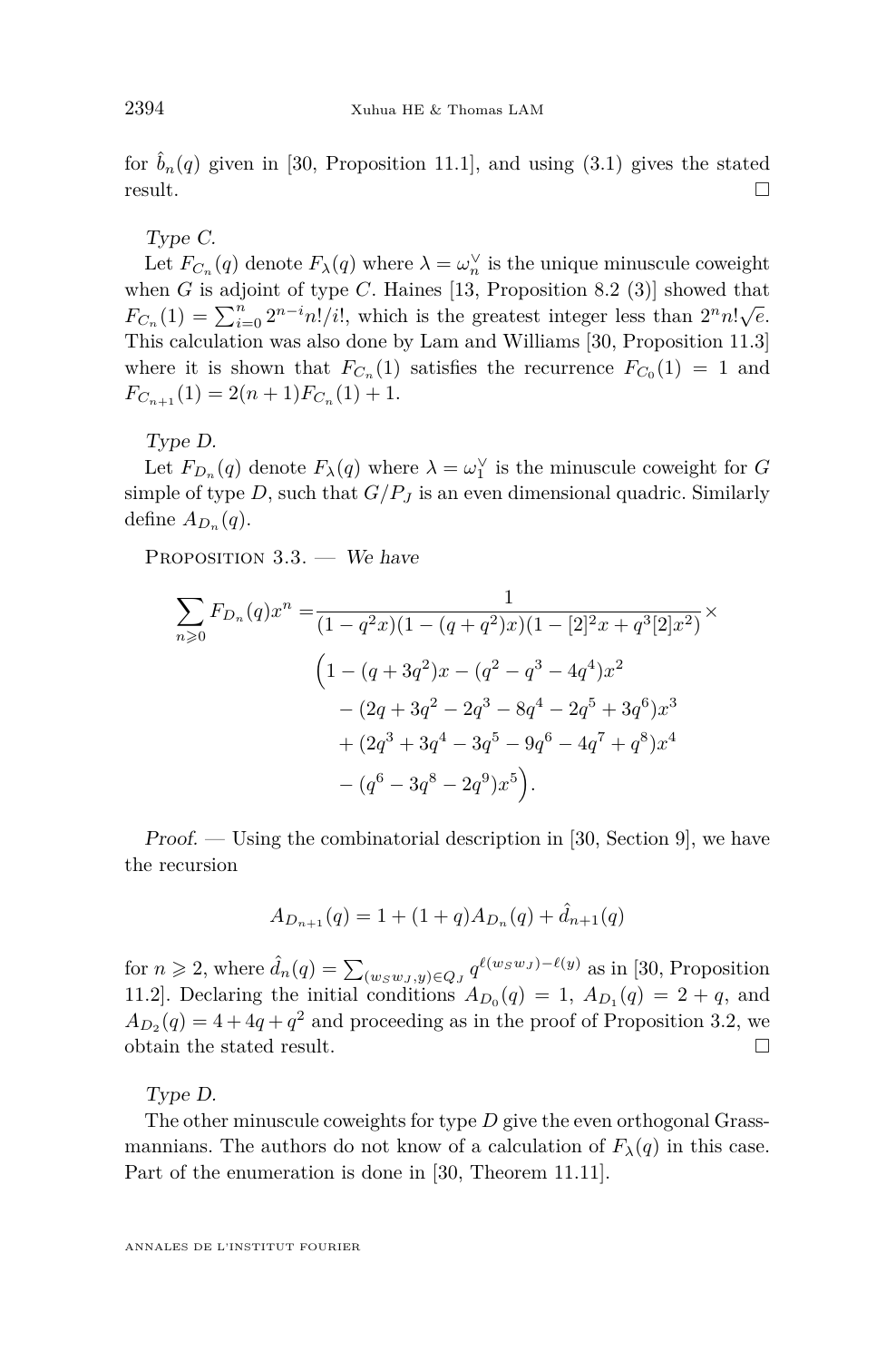#### **4. Geometric comparison**

<span id="page-11-0"></span>In this section, we explain some geometry behind the combinatorial comparison. Here we consider three stratified spaces.

Let  $J \subset S$  and  $\lambda \in P^+$  be related by  $J = \{i \in S; \langle \lambda, \alpha_i \rangle = 0\}$ . Let  $P_J$ be the standard parabolic subgroup of type *J* and *L<sup>J</sup>* the standard Levi subgroup. Let  $U_{P}$  be the unipotent radical of  $P_J$ . Let  $P_J$  be the variety of parabolic subgroups conjugate to  $P_J$ . Then it is known that  $P_J \cong G/P_J$ .

The first stratified space we consider is the partial flag variety  $\mathcal{P}_J \cong$ *G/P<sub>J</sub>*. By [\[31\]](#page-27-0) and [\[37\]](#page-28-0),  $G/P_J = \sqcup_{(x,y)\in Q_J} \mathring{\Pi}^x_y$  where  $\mathring{\Pi}^x_y = \pi(\mathring{X}^x_y)$  are the open projected Richardson varieties. For any  $(x, y) \in Q_J$ , the closure of  $\hat{\Pi}_{y}^{x}$  is the union of  $\hat{\Pi}_{y'}^{x'}$ , where  $(x', y')$  runs over elements in  $Q_J$  such that  $(x', y') \preceq (x, y).$ 

The second stratified space we consider is the variety *Z<sup>J</sup>* introduced by Lusztig in [\[32\]](#page-27-0). By definition,

$$
Z_J = (G \times G)/R_J,
$$

where  $R_J = \{(lu, lu'); l \in L_J, u, u' \in U_{P_J}\}.$ 

For  $(x, y) \in W^J \times W$ , we define

 $[J, x, y]^{+,-} = (B \times B^{-})(x, y)R_J/R_J \subset Z_J$ .

By [\[18,](#page-27-0) 2.2 & 2.4],  $Z_J = \sqcup_{(x,y)\in W^J\times W} [J, x, y]^{+,-}$  and the closure of  $[J, x, y]^{+,-}$  in  $Z_J$  is the union of  $[J, x', y']^{+,-}$ , where  $(x', y')$  runs over elements in  $W<sup>J</sup> \times W$  such that  $(x', y') \preceq (x, y)$ .

The third stratified space is contained in the loop group  $G(\mathbf{K})$ . Let **O** =  $\mathbb{C}[[t]]$  and **O**<sup>−</sup> =  $\mathbb{C}[t^{-1}]$ . Let *I* be the inverse image of *B* under the map  $p^+$ :  $G(\mathbf{O}) \to G$  by sending *t* to 0 and  $I^-$  be the inverse image of  $B^-$  under the map  $p^-$ :  $G(\mathbf{O}^-) \to G$  by sending  $t^{-1}$  to 0. Then we have that  $G(\mathbf{O}^-)t^{-\lambda}G(\mathbf{O}) = \sqcup_{w \in W_t^{-\lambda}W} I^{-}wI$ . The closure of  $I^{-}wI$ in  $G(\mathbf{O}^-)t^{-\lambda}G(\mathbf{O})$  is the union of  $I^-w'I$ , where w' runs over elements in  $Wt^{-\lambda}W$  such that  $w \leq w'$  for the Bruhat order on  $\widehat{W}$ .

We define  $f: G(\mathbf{O}^-)t^{-\lambda}G(\mathbf{O}) \to Z_J$  by

$$
f(gt^{-\lambda}(g')^{-1}) = (p^+(g'), p^-(g))R_J/R_J,
$$

for  $g \in G(\mathbf{O}^-)$  and  $g' \in G(\mathbf{O})$ . Note that there is more than one way to write an element in  $G(\mathbf{O}^-)t^{-\lambda}G(\mathbf{O})$  as  $gt^{-\lambda}(g')^{-1}$  for  $g \in G(\mathbf{O}^-)$  and  $g' \in G(\mathbf{O})$ . Thus we need to check that the map f is well-defined.

Lemma 4.1. — The map *f* is well-defined.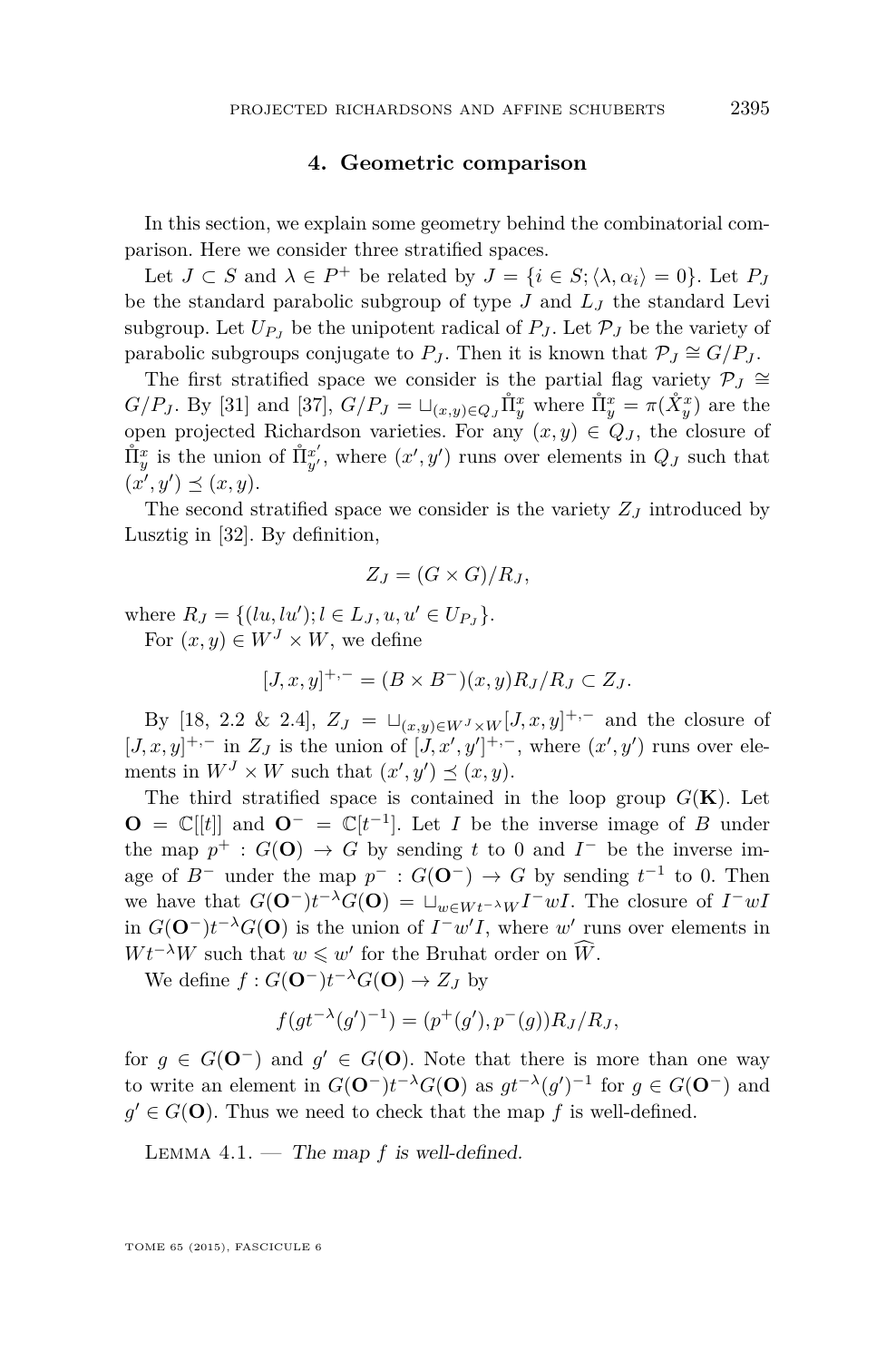*Proof.* — Let  $I_1 = \ker(p^+)$  and  $I_1^- = \ker(p^-)$ . Let  $g, g' \in G$ . Suppose that  $g't^{-\lambda}g^{-1} \subset I_1^-t^{-\lambda}I_1$ , we'll show that  $(g, g') \in R_J$ .

We have that  $\emptyset \neq t^{\lambda} I_1^- g' t^{-\lambda} \cap I_1 g \subset t^{\lambda} G(\mathbf{O}^-) t^{-\lambda} \cap G(\mathbf{O})$ . We shall study this intersection in more detail. We show that

(a) 
$$
G(\mathbf{O}^{-})t^{-\lambda}I = \bigcup_{w \in W} I^{-}wt^{-\lambda}I
$$

Since  $I^-w \subset G(\mathbf{O}^-)$  for all  $w \in W$ ,  $\cup_{w \in W} I^-wt^{-\lambda}I \subset G(\mathbf{O}^-)t^{-\lambda}I$ . On the other hand, for any  $i \in S$  and  $w \in W$ ,  $s_i I^- w t^{-\lambda} \subset I^- s_i w t^{-\lambda} I \cup I^- w t^{-\lambda} I$ . Hence  $s_i \cup_{w \in W} I^- w t^{-\lambda} I \subset \cup_{w \in W} I^- w t^{-\lambda} I$ . Since  $G(\mathbf{O}^-)$  is generated by *I*<sup>−</sup> and *s*<sub>*i*</sub> for  $i \in S$ , we have that  $G(\mathbf{O}^-) \cup_{w \in W} I^- w t^{-\lambda} I = \cup_{w \in W} I^- w t^{-\lambda} I$ . In particular,  $G(\mathbf{O}^-)t^{-\lambda}I = \bigcup_{w \in W} I^{-}wt^{-\lambda}I$ . (a) is proved.

Similarly,

(b) For any 
$$
w \in W_J
$$
,  $I^{-}t^{-\lambda} I w I \subset \bigcup_{v \in W_J} I^{-} v t^{-\lambda} I$ .

Now for any  $v \in W_J$  and  $w \in {}^J W$ , we have that  $\ell(vt^{-\lambda}w) = \ell(vt^{-\lambda})$  $\ell(w)$ . Hence  $vt^{-\lambda}(I \cap wI^{-}w^{-1}) \subset I^{-}vt^{-\lambda}$  and  $I^{-}vt^{-\lambda}IwI = I^{-}vt^{-\lambda}(I \cap wI^{-}w^{-1})$  $wI^{-}w^{-1}$ ) $wI = I^{-}vt^{-\lambda}wI$ .

Now suppose that  $q \in BwB$  for some  $w \in W$ . Then we may write *w* as  $w = xy$  for  $x \in W_J$  and  $y \in {}^JW$ . Then applying (a) and (b) we deduce that  $t^{-\lambda}I_1g \subset \bigcup_{v\in W}I^-vt^{-\lambda}yI$  and  $I^-g't^{-\lambda} \subset \bigcup_{v\in W}I^-vt^{-\lambda}I$ . Since  $t^{-\lambda}I_1g \cap I^-g't^{-\lambda} \neq \emptyset$ , by the disjointness of the Birkhoff factorization (see [\[25,](#page-27-0) Theorem 5.23(g)]) we have  $y = 1$  and  $q \in P_J$ .

Assume that  $g = ul$  with  $u \in U_{P_J}$  and  $l \in L_J$ . Then  $t^{-\lambda}g^{-1}t^{\lambda} \subset l^{-1}I_1^{-}$ and  $t^{\lambda}I_1^- g' t^{-\lambda}g^{-1} \subset t^{\lambda}I_1^- g' l^{-1}I_1^- t^{-\lambda} = t^{\lambda}I_1^- g' l^{-1} t^{-\lambda}$ , where for the last equality we use the fact that *G* normalizes  $I_1$ . Hence  $t^{\lambda} I_1^- g' l^{-1} t^{-\lambda} \cap I_1 \neq \emptyset$ . Now it follows from [\[25,](#page-27-0) 5.2.3 (11)] that  $I_1 = (I_1 \cap t^{\lambda} I^{-} t^{-\lambda})(I_1 \cap t^{\lambda} I t^{-\lambda})$ . Since *U* normalizes  $I_1$ , comparing Lie algebras and using the fact that  $I_1$  is connected we obtain  $I_1 \cap t^{\lambda} I t^{-\lambda} = (I_1 \cap t^{\lambda} I_1 t^{-\lambda})(I_1 \cap t^{\lambda} U t^{-\lambda})$  and similarly  $I_1 \cap t^{\lambda}I^-t^{-\lambda} = (I_1 \cap t^{\lambda}I_1^-t^{-\lambda})(I_1 \cap t^{\lambda}U^-t^{-\lambda}).$ 

It is easy to see that  $t^{\lambda}U^{-}t^{-\lambda} \cap I_{1} = \{1\}$  and  $t^{\lambda}Ut^{-\lambda} \cap I_{1} = t^{\lambda}U_{P_{J}}t^{-\lambda}$ . Thus  $I_1 = (I_1 \cap t^{\lambda} I_1^- t^{-\lambda}) (I_1 \cap t^{\lambda} I_1 t^{-\lambda}) t^{\lambda} U_{P_J} t^{-\lambda}$ . Hence  $g'l^{-1} \in U_{P_J}$  and  $(g, g') \in R_J$ . The Lemma is proved.

The group  $G(\mathbf{O}^-) \times G(\mathbf{O})$  acts transitively on  $G(\mathbf{O}^-)t^{-\lambda}G(\mathbf{O})$ . It also acts transitively on  $Z_J$  via the action  $(g, g') \cdot z = (p^+(g'), p^-(g))z$ . The map  $f: G(\mathbf{O}^-)t^{-\lambda}G(\mathbf{O}) \to Z_J$  is  $G(\mathbf{O}^-) \times G(\mathbf{O})$ -equivariant. Thus all the fibers are isomorphic. Now we give an explicit description of the fiber over  $R_J/R_J$ .

By Lemma [4.1,](#page-11-0) it is  $\{I_1^- U_{P_J} t^{I} t^{-\lambda} l^{-1} U_{P_J} I_1; l \in L_J\} = I_1^- U_{P_J} t^{-\lambda} U_{P_J} I_1$ , where  $I_1 = \ker(p^+)$  and  $I_1^- = \ker(p^-)$ . Since  $t^{-\lambda}U_{P_J}t^{\lambda} \subset I_1^-$  and we have  $t^{\lambda}U_{P_J}t^{-\lambda} \subset I_1$ , we have that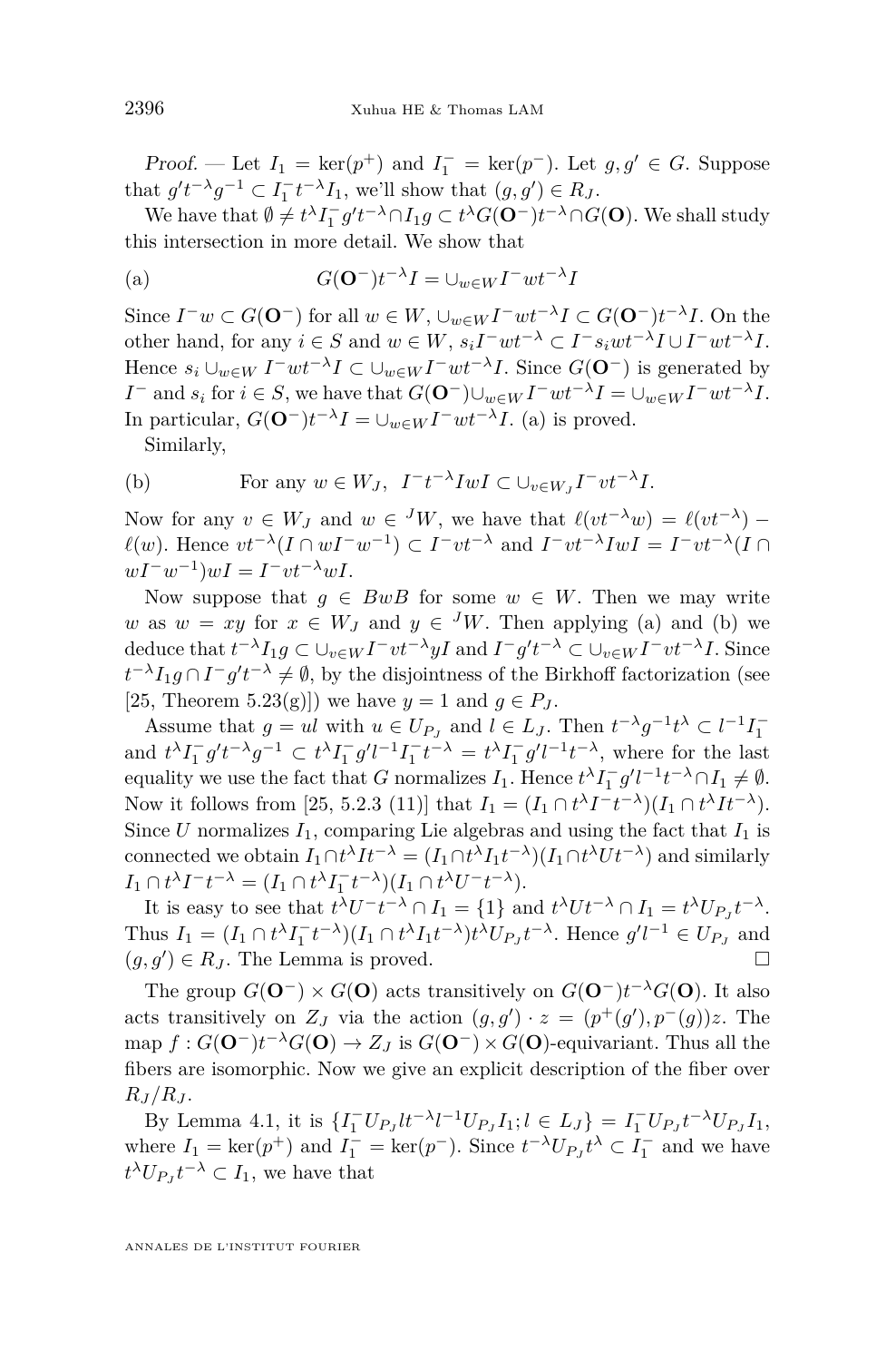$$
I_1^- U_{P_J} t^{-\lambda} U_{P_J} I_1 = I_1^- t^{-\lambda} (t^{\lambda} U_{P_J} t^{-\lambda}) U_{P_J} I_1
$$
  
\n
$$
\subset I_1^- t^{-\lambda} I_1 U_{P_J} I_1
$$
  
\n
$$
= I_1^- t^{-\lambda} U_{P_J} I_1
$$
  
\n
$$
= I_1^- (t^{-\lambda} U_{P_J} t^{\lambda}) t^{-\lambda} I_1
$$
  
\n
$$
\subset I_1^- t^{-\lambda} I_1.
$$

On the other hand,  $I_1^- t^{-\lambda} I_1 \subset I_1^- U_{P_J} t^{-\lambda} U_{P_J} I_1$ . Therefore the fiber over  $R_I/R_I$  is

$$
I_1^- U_{P_J} t^{-\lambda} U_{P_J} I_1 = I_1^- t^{-\lambda} I_1 \cong I_1^- \times I_1 / (I_1^- \cap t^{-\lambda} I_1 t^{\lambda})
$$

and is an infinite dimensional affine space.

Let  $\Delta: G \to G \times G$  be the diagonal embedding. Since  $\Delta(P_J) \subset R_J$ , there is a unique map  $\iota$  :  $G/P_J \to Z_J$  such that the following diagram commutes



We have the following diagram which relates the three stratified spaces

$$
G/P_J \longrightarrow Z_J \stackrel{f}{\longleftarrow} G(\mathbf{O}^-) t^{-\lambda} G(\mathbf{O}) \ .
$$

This diagram is compatible with the respective stratifications: for  $(x, y) \in$  $W^{J} \times W$ ,  $f(I^{-}yt^{-\lambda}x^{-1}I) = (p^{+}(I)x, p^{-}(I^{-})y)R_{J}/R_{J} = [J, x, y]^{+,-}$ , agree-ing with Theorem [2.2\(](#page-7-0)1). The following proposition shows that the map  $\iota$ preserves the stratifications on  $G/P_J$  and  $Z_J$ , agreeing with Theorem [2.2\(](#page-7-0)2).

PROPOSITION  $4.2.$  — For  $(x, y) \in W^J \times W$ ,  $\iota(G/P_J) \cap [J, x, y]^{+,-} \neq \emptyset$ if and only if  $(x, y) \in Q_J$ . In this case,  $\iota(G/P_J)$  and  $[J, x, y]^{+,-}$  intersect transversally and the intersection is  $\iota(\mathring{\Pi}_{y}^{x})$ .

Proof. — If  $g \in BxB \cap B^{-}yB$ , then  $(g, g)R_J/R_J \in [J, x, y]^{+,-}$ . Thus  $\iota(\mathring{\Pi}_{y}^{x}) = \iota(\pi(\mathring{X}_{y}^{x})) \subset \iota(G/P_{J}) \cap [J, x, y]^{+,-}$ , where  $\pi: G/B \to G/P_{J}$  is the projection map. Since  $\iota(G/P_J) = \sqcup_{(x,y)\in W^J\times W^J}(G/P_J) \cap [J,x,y]^{+,-}$  and  $G/P_J = \sqcup_{(x,y)\in Q_J} \mathring{\Pi}_y^x$ , we have that

$$
\iota(G/P_J) \cap [J, x, y]^{+,-} = \begin{cases} \iota(\mathring{\Pi}_y^x), & \text{if } (x, y) \in Q_J; \\ \emptyset, & \text{otherwise.} \end{cases}
$$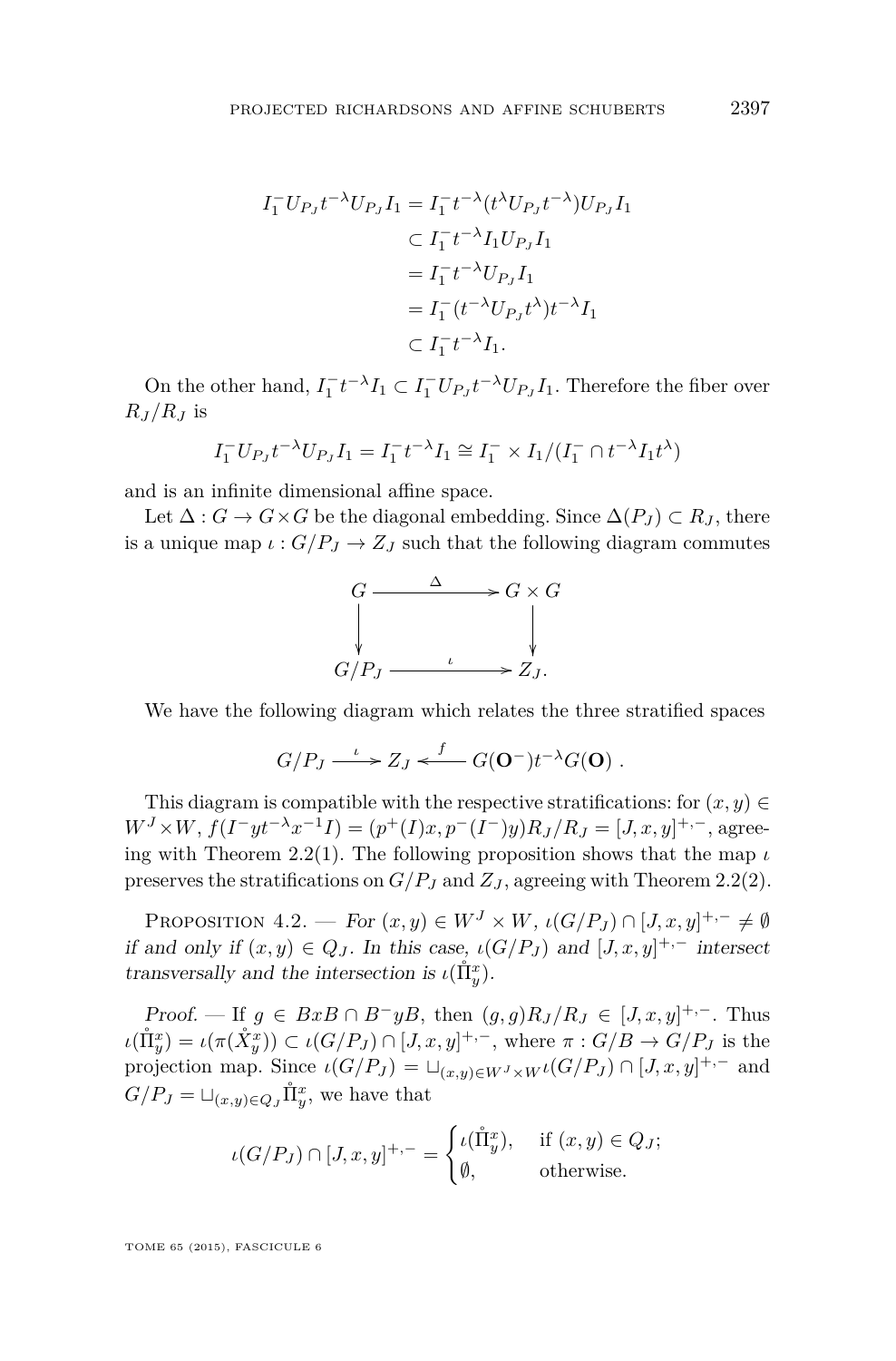<span id="page-14-0"></span>Since  $\iota(G/P_J)$  is a  $\Delta(G)$ -orbit on  $Z_J$  and  $[J, x, y]^{+,-}$  is a  $B^- \times B$ -orbit on  $Z_J$  and  $\text{Lie}(\Delta(G)) + \text{Lie}(B^- \times B) = \text{Lie}(G \times G)$ , by [\[36,](#page-28-0) Corollary 1.5], the intersection is transversal.

#### **5.** *K***-theory comparison**

#### **5.1. Kac-Moody flag varieties**

In this subsection, let  $\mathcal{G}/\mathcal{B}$  be a Kac-Moody flag variety [\[25\]](#page-27-0). This is an ind-finite ind-scheme with a stratification by finite-dimensional Schubert varieties. Let *W* denote the Kac-Moody Weyl group with positive (resp. negative) roots  $R^+$  (resp.  $R^-$ ). We consider *K*-cohomology with integer coefficients. Kostant and Kumar [\[23\]](#page-27-0) constructed the Schubert basis of the torus-equivariant *K*-cohomology  $K_T(\mathcal{G}/\mathcal{B})$ , where  $T \subset \mathcal{G}$  is the maximal torus of the Kac-Moody group. Let  $\{\psi^v \mid v \in W\}$  denote the torus-equivariant Schubert basis  $\psi^v \in K_T(\mathcal{G}/\mathcal{B})$  constructed by Kostant and Kumar [\[23\]](#page-27-0). We shall follow the notations of [\[27\]](#page-27-0), which differ slightly from [\[23\]](#page-27-0). For the precise interpretation of  $\psi^v$  as the class of a structure sheaf of a Schubert variety in the (possibly infinite-dimensional)  $\mathcal{G}/\mathcal{B}$  we refer the reader to [\[27\]](#page-27-0).

For  $v, w \in W$ , we let  $e_{v,w} = \psi^v(w) := \psi^v|_w \in K_T(\text{pt})$  denote the equivariant localization at the *T*-fixed point  $v \in \mathcal{G}/\mathcal{B}$ . A *K*-cohomology class  $\psi \in K_T(\mathcal{G}/\mathcal{B})$  is completely determined by its equivariant localizations. We review certain facts concerning *ev,w*.

If *W* is a finite Weyl group, we denote by  $w \mapsto w^*$  the conjugation action  $w \mapsto w_S w w_S$  by the longest element  $w_S$ . The following result is [\[27,](#page-27-0) Proposition 2.10].

THEOREM 5.1. — Let  $v, w \in W$  and  $w = s_{i_1} \cdots s_{i_p}$  be a reduced expression. For  $1 \leq j \leq p$ , set  $\beta_j = s_{i_1} \cdots s_{i_{j-1}} \alpha_{i_j}$ . Then

$$
e_{v,w} = \sum (-1)^{p-m} (1 - e^{\beta_{j_1}}) \cdots (1 - e^{\beta_{j_m}}),
$$

where the summation runs over all those  $1 \leq j_1 < \cdots < j_m \leq p$  such that  $v = s_{i_{j_1}} * \cdots * s_{i_{j_m}}.$ 

Define *E* to be the (infinite) matrix  $E = (e_{v,w})$ , and set  $C = (E^{-1})^T$ . Define the matrix  $C'$  by  $c_{u^{-1},v^{-1}} = v^{-1}w_Sc'_{w_Sv,w_Su}$ . Let  $M$  be the Bruhat order matrix given by  $m_{v,w} = 1$  if  $v \geq w$ , and  $m_{v,w} = 0$  otherwise. The following result is a variant of [\[23,](#page-27-0) Proposition 4.16].

ANNALES DE L'INSTITUT FOURIER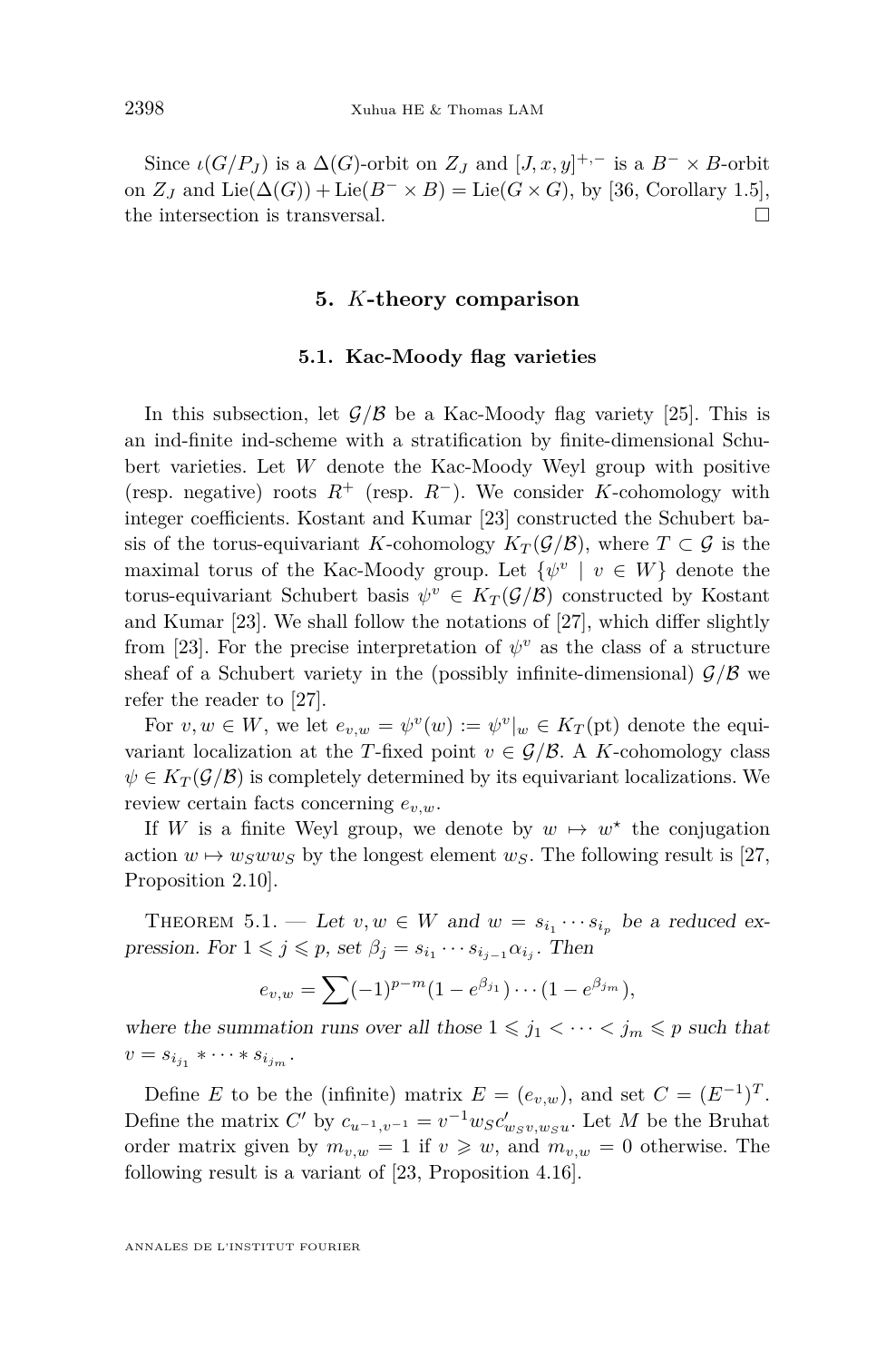<span id="page-15-0"></span>PROPOSITION 5.2. — We have  $E^T = DC'M$ , where *D* is the scalar matrix with value  $\prod_{\alpha \in R^+} (1 - e^{\alpha}).$ 

*Proof.* — Define  $E_{KK} = (M^T)^{-1}E$  and  $C_{KK} = (E_{KK}^{-1})^T$ . Let  $E'_{KK}$  be the "*E*"-matrix of [\[23\]](#page-27-0); then by [\[27,](#page-27-0) Appendix A] we have  $(e'_{KK})_{v,w}$  =  $(e_{KK})_{v^{-1},w^{-1}}$ . Note that  $m_{v,w} = m_{v^{-1},w^{-1}} = m_{w_0w,w_0v}$ . Proposition 4.16 of [\[23\]](#page-27-0) gives  $E_{KK}^T = DC_{KK}'M^{-1}$ , where  $(c_{KK}')_{v,u} = v(c_{KK})_{u^{-1}w_S,v^{-1}w_S}$ . Then

$$
c'_{v,w} = vc_{w^{-1}w_S, v^{-1}w_S}
$$
  
= 
$$
\sum_{u^{-1}w_S} n_{w^{-1}w_S, u^{-1}w_S} v(c_{KK})_{u^{-1}w_S, v^{-1}w_S}
$$
  
= 
$$
\sum_{u} n_{u,v}(c'_{KK})_{v,u},
$$

where  $N = M^{-1}$ . It follows that  $E^{T} = (M^{T} E_{KK})^{T} = E_{KK}^{T} M = D C_{KK}' =$  $DC'M$ .

Now we prove some properties of *ev,w*.

LEMMA  $5.3.$  — Let *W* be any Kac-Moody Weyl group.

(1) We have

$$
e_{x,x} = \prod_{\alpha \in R^+ \cap xR^-} (1 - e^{\alpha}).
$$

(2) Suppose *W* is a finite Weyl group. Then

$$
e_{(x^*)^{-1},(y^*)^{-1}} = w_S y^{-1} e_{x,y}.
$$

(3) Suppose  $x, u, v \in W$  and  $\ell(uv) = \ell(u) + \ell(v)$ . Then

$$
e_{x,uv} = \sum e_{u',u}(ue_{v',v}),
$$

where the summation runs over  $u', v' \in W$  such that  $x = u' * v'$ .

Proof.

(1) Let  $x = s_{j_1} \cdots s_{j_p}$  be a reduced expression. Then

$$
e_{x,x} = (1 - e^{\beta_{j_1}}) \cdots (1 - e^{\beta_{j_p}}) = \Pi_{\alpha \in R^+ \cap xR^-} (1 - e^{\alpha}).
$$

(2) Let  $y = s_{i_1} \cdots s_{i_p}$  be a reduced expression. Then  $(y^*)^{-1} = s_{i_p}^* \cdots s_{i_1}^*$  is also a reduced expression. Moreover,  $x = s_{i_{j_1}} * \cdots * s_{i_{j_m}}$  if and only if  $(x^*)^{-1} = s_{i_{j_m}}^* * \cdots * s_{i_{j_1}}^*$ . For any *j*, we have that

$$
w_S y^{-1} (1 - e^{\beta_j}) = w_S s_{i_p} \cdots s_{i_{j+1}} (1 - e^{-\alpha_{i_j}})
$$
  
=  $s_{i_p}^* \cdots s_{i_{j+1}}^* (w_S (1 - e^{-\alpha_{i_j}}))$   
=  $s_{i_p}^* \cdots s_{i_{j+1}}^* (1 - e^{\alpha_{i_j}^*}).$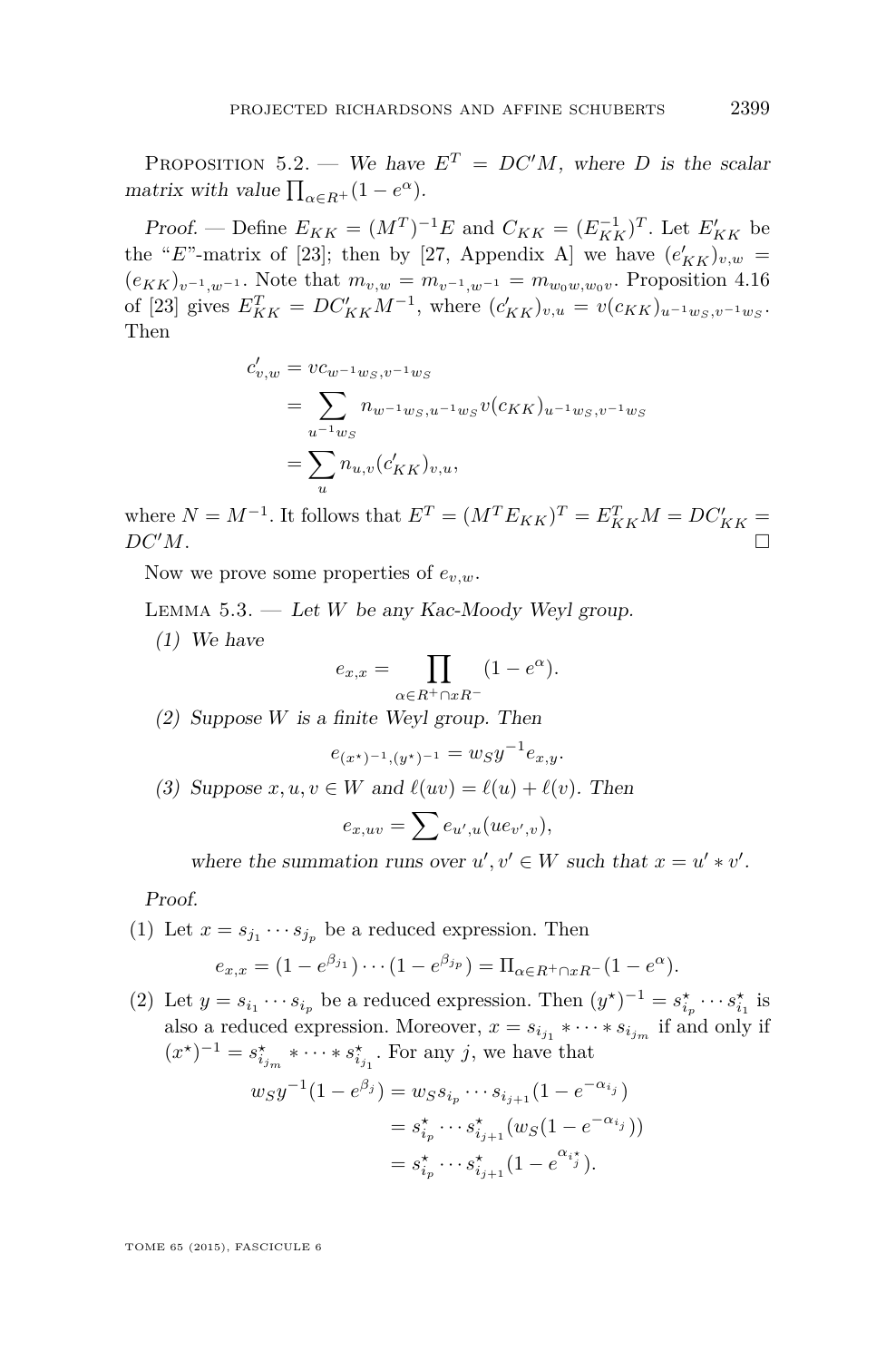<span id="page-16-0"></span>Now,

$$
e_{(x^*)^{-1},(y^*)^{-1}} = \sum (-1)^{p-m} (w_S y^{-1} (1 - e^{\beta_{j_1}})) \cdots (w_S y^{-1} (1 - e^{\beta_{j_m}}))
$$
  
=  $w_S y^{-1} e_{x,y}.$ 

Here the summation runs over all those  $1 \leq j_1 < \cdots < j_m \leq p$  such that  $x = s_{i_{j_1}} * \cdots * s_{i_{j_m}}$ .

(3) Let  $u = s_{i_1} \cdots s_{i_p}$  and  $v = s_{i_{p+1}} \cdots s_{i_q}$  be reduced expressions. Let  $1 \leq j_1 \leq \cdots \leq j_m \leq p \leq j_{m+1} \leq \cdots \leq j_n \leq p$  be such that  $x = s_{i_{j_1}} \cdot \cdots \cdot s_{i_{j_n}}$ . Then

$$
(1 - e^{\beta_{j_1}}) \cdots (1 - e^{\beta_{j_n}})
$$
  
= ((1 - e^{\beta\_{j\_1}}) \cdots (1 - e^{\beta\_{j\_m}}))((1 - e^{\beta\_{j\_{m+1}}}) \cdots (1 - e^{\beta\_{j\_n}}))  
= ((1 - e^{\beta\_{j\_1}}) \cdots (1 - e^{\beta\_{j\_m}}))u((s\_{i\_{p+1}} \cdots s\_{i\_{j\_{m+1}-1}}(1 - e^{\alpha\_{i\_{j\_{m+1}}}}))  
\cdots (s\_{i\_{p+1}} \cdots s\_{i\_{j\_{n-1}}}(1 - e^{\alpha\_{i\_{j\_n}}}))

Now part (3) follows from Theorem [5.1.](#page-14-0)  $\Box$ 

LEMMA 5.4. — Let *W* be a finite Weyl group, and  $u \leq u' \in W$ . Then

$$
\sum_{\substack{v,u''\in W\\ u\leqslant v\leqslant u''\leqslant u'}}e_{u^{-1},v^{-1}}(v^{-1}w_S e_{w_Su'',w_Sv})(v^{-1}w_S e_{w_S,w_S})^{-1}=\delta_{u,u'}.
$$

 $Proof.$  — By Proposition [5.2,](#page-15-0) we have that

$$
\sum_{\substack{u'' \in W \\ v \leqslant u'' \leqslant u'}} e_{w_S u'', w_S v} e_{w_S, w_S}^{-1} = c'_{w_S v, w_S u'}.
$$

By definition,  $c_{u'-1,v^{-1}} = v^{-1}w_S c'_{w_S v, w_S u'}$ . Thus

$$
\sum_{\substack{v, u'' \in W \\ u \le v \le u'' \le u'}} e_{u^{-1}, v^{-1}} (v^{-1} w_S e_{w_S u'', w_S v}) (v^{-1} w_S e_{w_S, w_S})^{-1}
$$
\n
$$
= \sum_{\substack{v \in W \\ u \le v \le u'}} e_{u^{-1}, v^{-1} c_{u'-1}, v^{-1}}
$$
\n
$$
= \delta_{u, u'}.
$$

 $\Box$ 

We shall apply the results of [5.1](#page-14-0) in the case where  $\mathcal{G}/\mathcal{B}$  is the finite flag variety  $G/B$ , and in the case where  $\mathcal{G}/\mathcal{B}$  is the affine flag variety  $Fl =$  $G(K)/I$ . We return to the conventions of Section [2:](#page-4-0) *W* denotes the finite Weyl group and  $\widehat{W}$  denotes the Iwahori-Weyl group. Note that the results of [5.1](#page-14-0) from [\[25\]](#page-27-0) are stated for *W<sup>a</sup>* (that is, for the affine flag variety of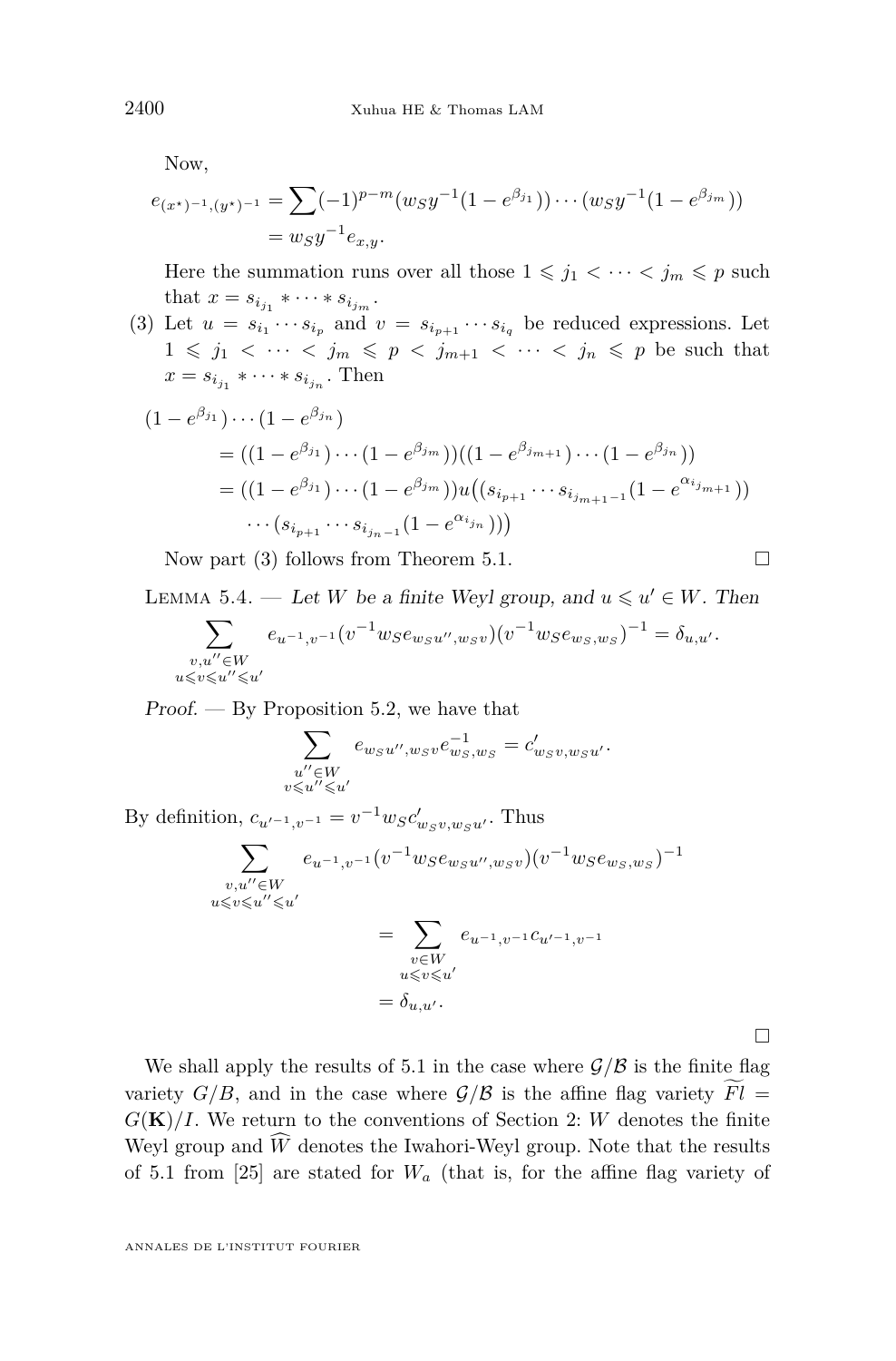<span id="page-17-0"></span>the simply-connected *G*), but extend without change to the Iwahori-Weyl group *W*. We shall also abuse notation in two ways. First, if  $x, y \in W$ , we shall write  $e_{x,y}$  without specifying whether we are considering equivariant localizations of affine or finite Schubert basis, since the two agree. Secondly, if  $x, y \in W$ , then  $\psi^x(y)$  normally takes values in  $K_{\hat{T}}(\text{pt})$  for the affine torus  $\hat{T}$ . In the following we still denote by  $e_{x,y}$  the image of this value in  $K_T(pt)$ for the finite torus *T*. That is, each affine root is considered as a root of the finite torus *T* via the natural inclusion  $T \hookrightarrow \hat{T}$ .

Let  $Gr = G(K)/G(O)$  denote the affine Grassmannian of *G*. Let

$$
\mathrm{Gr}_{\lambda} = \overline{G(\mathbf{O})t^{-\lambda}G(\mathbf{O})/G(\mathbf{O})} \subset \mathrm{Gr}
$$

be the closure of the  $G(\mathbf{O})$ -orbit inside the affine Grassmannian containing the *T*-fixed point labeled by  $t^{-\lambda}$ . Then  $\mathrm{Gr}_{\lambda} = \sqcup_{\mu \leq \lambda} G(\mathbf{O}) t^{-\mu} G(\mathbf{O}) / G(\mathbf{O}),$ where the union is over dominant coweights in dominance order. The subscheme  $Gr_{\lambda}$  is not in general smooth, but it contains the smooth dense open orbit  $G(\mathbf{O})t^{-\lambda}G(\mathbf{O})/G(\mathbf{O})$ , which is a (finite-dimensional) affine bundle over  $G/P_J$ , where  $J = \{i \in S; \langle \lambda, \alpha_i \rangle = 0\}$  (see for example [\[33,](#page-27-0) Section 2]).

For general facts concerning equivariant *K*-theory, we refer the reader to [\[9\]](#page-26-0). We now fix  $W, J, \lambda$ , and  $y \in W$ ,  $x, w \in W<sup>J</sup>$ . The projected Richardson varieties  $\Pi_y^x \subset G/P$  are labeled by  $(x, y) \in Q_J$ . We denote by  $[\mathcal{O}_{\Pi_y^x}] \in$  $K_T(G/B)$  the torus-equivariant cohomology class, and by  $[\mathcal{O}_{\Pi_y^x}]|_w \in K_T(\text{pt})$ the equivariant localization at a fixed point. (Note that the *K*-cohomology and *K*-homology groups of *G/P* are isomorphic, and we prefer to consider  $[\mathcal{O}_{\Pi_y^x}]$  a class in *K*-cohomology.) Write  $\pi: G/B \to G/P$  for the natural projection.

PROPOSITION  $5.5.$  — We have

$$
(5.1) \quad [\mathcal{O}_{\Pi_y^x}]|_w = \sum_{v \in W_J} e_{y,wv^{-1}}(wv^{-1}w_S e_{w_Sx^{-1},w_Svw^{-1}})(wv^{-1}w_J e_{w_J,w_J})^{-1}.
$$

Proof. — Recall that  $X_y \subset G/B$  (resp.  $X^x \subset G/B$ ) denotes the Schubert (resp. opposite Schubert) varieties. Let  $X_y^x = X^x \cap X_y \subset G/B$  be the Richardson variety. Then in  $K_T(G/B)$  we have the equality

$$
[\mathcal{O}_{X_w}][\mathcal{O}_{X^u}]=[\mathcal{O}_{X^u_w}]
$$

which follows from [\[4,](#page-26-0) Lemma 1]. Thus,

$$
[\mathcal{O}_{X_y^x}]|_u = [\mathcal{O}_{X_y}]|_u[\mathcal{O}_{X^x}]|_u = e_{y,u}w_S e_{w_S x, w_S u}
$$

since  $X^x$  is obtained from  $X_{w_S x}$  by the action of  $w_S$ .

By [\[21,](#page-27-0) Theorem 4.5], we have that  $\pi_* \mathcal{O}_{X_y^x} = \mathcal{O}_{\Pi_y^x}$  and  $R^i \pi_* \mathcal{O}_{X_y^x} = 0$  for *i* > 0. Applying the equivariant pushforward  $\pi_* : K_T(G/B) \to K_T(G/P)$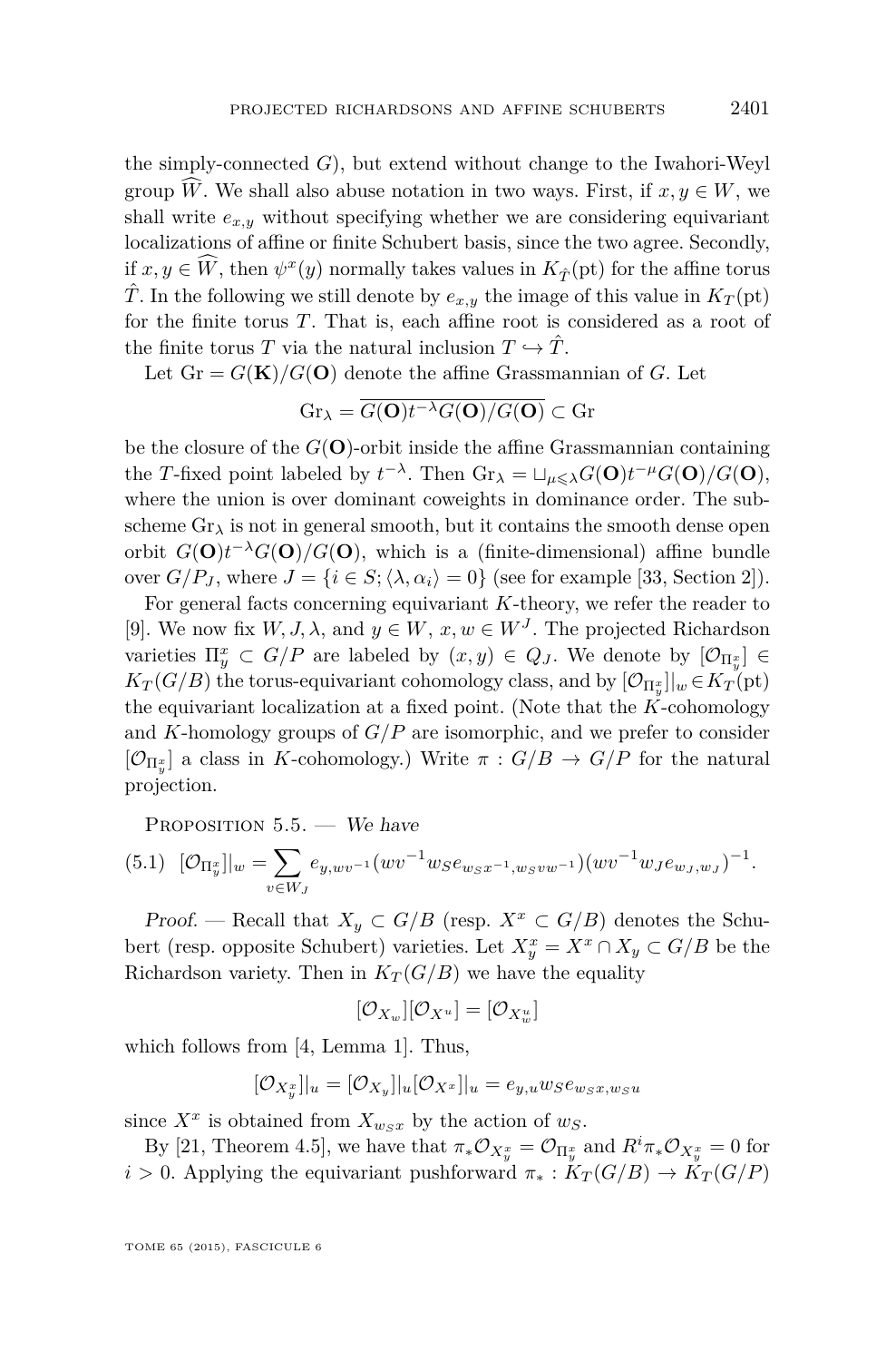<span id="page-18-0"></span>to  $[\mathcal{O}_{X^x_y}]$  gives

$$
[\mathcal{O}_{\Pi_y^x}]|_w = (\pi_*[\mathcal{O}_{X_y^x}])|_w = \sum_{u \in wW_J} [\mathcal{O}_{X_y^x}]|_u e(\nu_u)^{-1}
$$

where  $e(\nu_u)$  denotes the *K*-theoretic equivariant Euler class of the tangent space  $\nu_u$  at  $u \in G/B$  to the fiber  $\pi^{-1}(w)$ . This is a *K*-theoretic analogue of the Atiyah-Bott localization formula in equivariant cohomology; see for example [\[9,](#page-26-0) Chapter 5]. We calculate that

$$
e(\nu_u) = \prod_{\alpha \in R^- \, : \, ur_\alpha \in wW_J} u(1 - e^{\alpha}) = uw_J e_{w_J, w_J}
$$

by Lemma  $5.3(1)$  $5.3(1)$ . Finally, we apply Lemma  $5.3(2)$  to get

$$
w_S e_{w_S x, w_S u} = u w_S e_{w_S x^{-1}, w_S u^{-1}}.
$$

 $\Box$ 

LEMMA 5.6. — For any  $x, w \in W<sup>J</sup>$  and  $y \in W$ , we have

*eyt*−*λx*−1*,wt*−*λw*−<sup>1</sup> = X *u*∈*W<sup>J</sup> ,y*0∈*W y*=*y* <sup>0</sup>∗*u* −1 *ey*<sup>0</sup> *,w*(*wet*−*λw<sup>J</sup> <sup>w</sup><sup>S</sup> ,t*−*λw<sup>J</sup> <sup>w</sup><sup>S</sup>* )(*wt*<sup>−</sup>*λwJwSew<sup>S</sup> <sup>w</sup><sup>J</sup> <sup>u</sup>*−1*x*−1*,w<sup>S</sup> <sup>w</sup><sup>J</sup> <sup>w</sup>*−<sup>1</sup> )*.*

Proof. — We have

$$
\ell(w(t^{-\lambda}w_Jw_S)(w_Sw_Jw^{-1})) = \ell(w) + \ell(t^{-\lambda}w_Jw_S) + \ell(w_Sw_Jw^{-1}).
$$

By Lemma  $5.3(3)$  $5.3(3)$ ,

$$
e_{yt^{-\lambda}x^{-1},wt^{-\lambda}w^{-1}} = \sum e_{v,w}(we_{v',t^{-\lambda}w_Jw_S})(wt^{-\lambda}w_Jw_Se_{v'',w_Sw_Jw^{-1}}),
$$

where the summation runs over  $v \leq w, v' \leq t^{-\lambda} w_J w_S$  and  $v'' \leq w_S w_J w^{-1}$ such that  $v * v' * v'' = yt^{-\lambda}x$ . But  $t^{-\lambda}w_Jw_S$  is minimal in  $Wt^{-\lambda}W$ , and since  $v, v'' \in W$ , we must have  $v' = t^{-\lambda} w_J w_S$ . If  $v'' = w_S w_J u^{-1} x^{-1}$ , then  $v * (t^{-\lambda} w_J w_S) * v''$  lies in  $W t^{-\lambda} u^{-1} x^{-1}$ . It follows that we must have  $u^{-1} \in W_J$ , and  $(t^{-\lambda} w_J w_S) * v'' = u^{-1} t^{-\lambda} x^{-1}$ . The result follows.

#### **5.2. The pushforward map** *p*<sup>∗</sup>

The affine Grassmannian Gr is weak homotopy-equivalent to the based loop group  $\Omega K$ , where  $K \subset G$  is a maximal compact subgroup. The affine flag variety Fl is weak homotopy-equivalent to the quotient  $LK/T_{\mathbb{R}}$  of the (unbased) loop group by the compact torus. The torus-equivariant composi- $\tan{\Omega} K \to LK \to LK/T_{\mathbb{R}}$  induces a pullback map  $r^* : K_T(Fl) \to K_T(\text{Gr}),$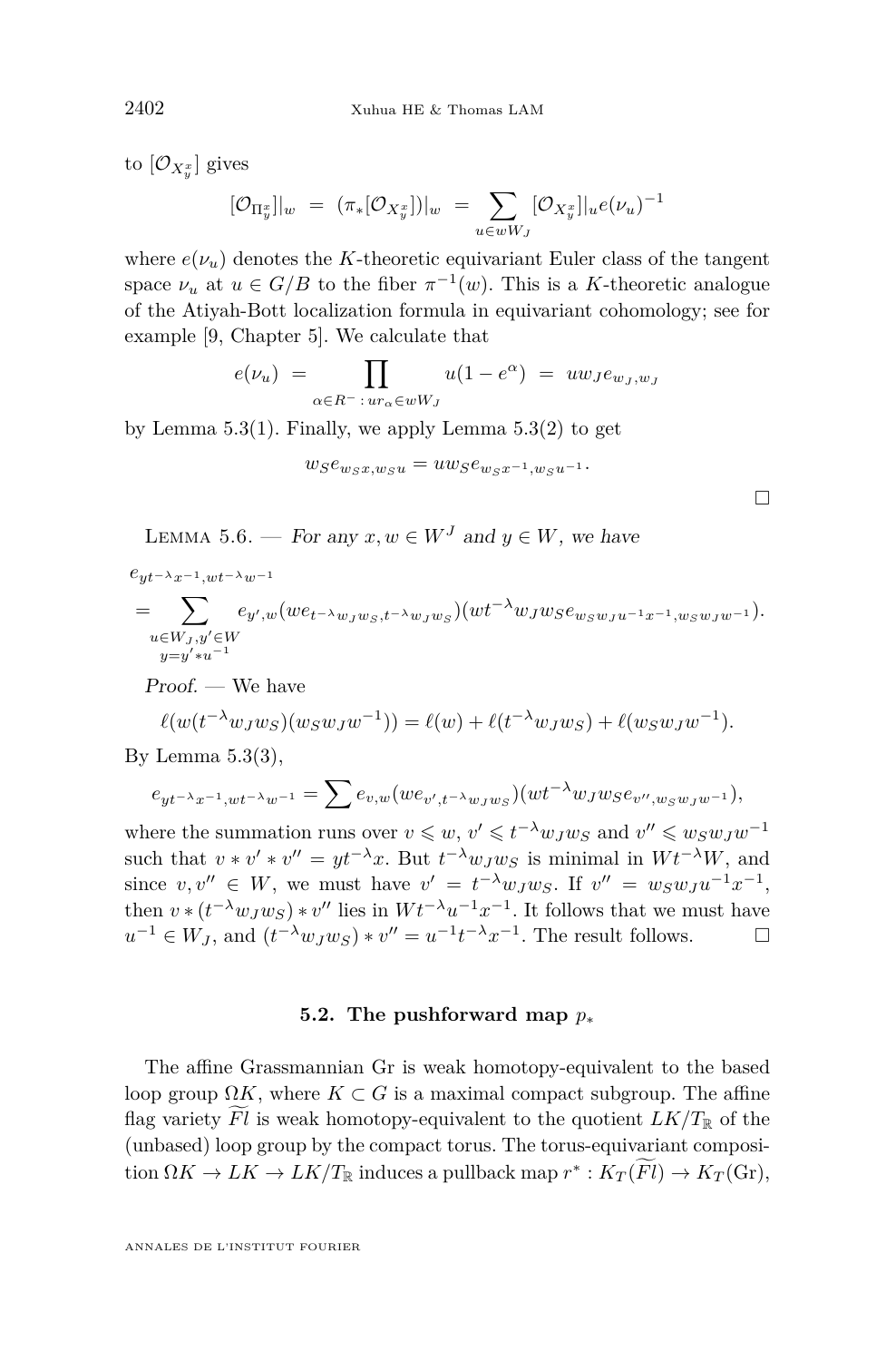<span id="page-19-0"></span>and we refer the reader to [\[14,](#page-27-0) Section 5] and [\[27\]](#page-27-0) for a discussion of this. The *T*-fixed points of Gr are labeled by the cosets of  $\widehat{W}/W$ . Thus the pullback map can be described ([\[27,](#page-27-0) Lemma 4.6]) in terms of equivariant localizations by the formula

(5.2) 
$$
r^*(\psi)(t^{-\lambda}W) = \psi(t^{-\lambda})
$$

for  $\psi \in K_T(\widetilde{Fl})$  and a dominant coweight  $\lambda$ . For our purposes, we can take this formula to be the definition of  $r^*$ ; indeed, it is checked algebraically in [\[27\]](#page-27-0) that (5.2) gives a well-defined map on the equivariant *K*-theories.

Let  $p'$ :  $G/P \rightarrow G(\mathbf{O})t^{-\lambda}G(\mathbf{O})/G(\mathbf{O})$  denote the zero-section of the affine bundle  $G(\mathbf{O})t^{-\lambda}G(\mathbf{O})/G(\mathbf{O}) \to G/P$ , and let  $p: G/P \to \text{Gr}_{\lambda}$  be the composition of *p*' with the open inclusion  $G(\mathbf{O})t^{-\lambda}G(\mathbf{O})/G(\mathbf{O}) \subset \text{Gr}_{\lambda}$ . The map  $p$  (and also  $p'$ ) is a (torus-equivariant) closed embedding, and thus a proper map.

We have a pushforward map  $p_*$ :  $K_T(G/P) \to K_T(\text{Gr}_\lambda)$ , defined as follows. Let  $K^T(G/P)$  and  $K^T(\text{Gr}_\lambda)$  denote the Grothendieck groups of *T*-equivariant coherent sheaves on *G/P* and Gr*<sup>λ</sup>* respectively, as defined in [\[9,](#page-26-0) Chapter 5]. We have already remarked that  $K^T(G/P) \simeq K_T(G/P)$ . We also have  $K^T(\text{Gr}_{\lambda}) \simeq K_T(\text{Gr}_{\lambda})$  by [\[9,](#page-26-0) Proposition 5.5.6] applied to the Schubert stratification of  $\text{Gr}_{\lambda}$  (noting that the constructions of Kostant and Kumar [\[23\]](#page-27-0) are carried out in topological equivariant *K*-theory). The pushforward map  $p_* : K^T(G/P) \to K^T(\text{Gr}_\lambda)$  is defined on the level of coherent sheaves by  $p_*[\mathcal{F}] = \sum_i (-1)^i [R^i p_* \mathcal{F}]$ , whenever *p* is a proper map. In fact  $R^i p_* = 0$  for  $i > 0$  since p is a closed embedding in our situation. We use the same notation  $p_*$  to denote the map  $K_T(G/P) \to K_T(\text{Gr}_\lambda)$ obtained by composing with the isomorphisms  $K^T(G/P) \simeq K_T(G/P)$  and  $K^T(\text{Gr}_{\lambda}) \simeq K_T(\text{Gr}_{\lambda}).$ 

Let  $q^* : K_T(Fl) \to K_T(\text{Gr}_{\lambda})$  be the composition of  $r^*$  with the restriction  $K_T(\text{Gr}) \to K_T(\text{Gr}_\lambda)$ . The following theorem generalizes [\[20,](#page-27-0) Theorem 12.8] in two ways: from the Grassmannian to all partial flag varieties  $G/P$ , and from cohomology to *K*-theory.

THEOREM 5.7. — We have 
$$
p_*([\mathcal{O}_{\Pi_y^x}]) = q^* (\psi^{y^{t^{-\lambda}x^{-1}}}).
$$

Proof. — We have  $yt^{-\lambda}x^{-1} \leq t^{\mu}$  only if

$$
\max(Wyt^{-\lambda}x^{-1}W) \le \max(Wt^{\mu}W),
$$

only if  $\mu' \geq \lambda$ , where  $\mu'$  is the dominant coweight in the *W*-orbit of  $\mu$ . Thus  $q^*(\psi^{yt^{-\lambda}x^{-1}})$  is non-zero only on *T*- fixed points of the form  $wt^{-\lambda}w^{-1} \in$  $G(\mathbf{O})t^{-\lambda}G(\mathbf{O})/G(\mathbf{O}) \subset \text{Gr}_{\lambda}$ . Since  $p(G/P) \subset G(\mathbf{O})t^{-\lambda}G(\mathbf{O})/G(\mathbf{O})$ , the class  $p_*(\mathcal{O}_{\Pi_y^x})$  is also supported on the same *T*-fixed points. A class in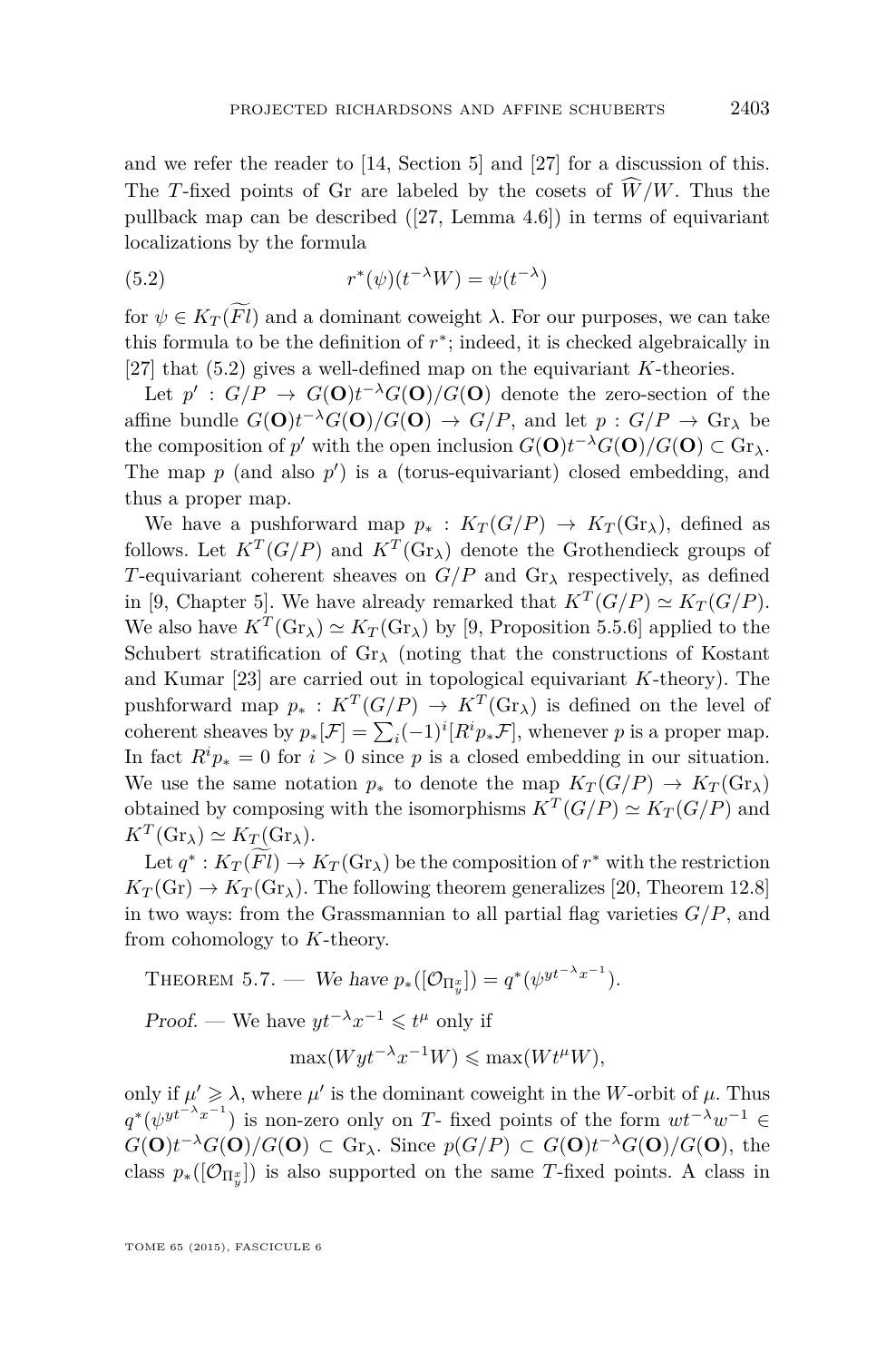$K_T(\text{Gr}_{\lambda})$  is determined by its pullbacks to all the *T*-fixed points, and so it suffices to compare the two sides at each of the *T*-fixed points  $wt^{-\lambda}w^{-1}$ .

By Lemma [5.3\(](#page-15-0)3), we have

(5.3) 
$$
e_{y, wv^{-1}} = \sum_{\substack{u \leqslant v, y' \in W \\ y = y' * u^{-1}}} e_{y', w}(we_{u^{-1}, v^{-1}}).
$$

and

$$
e_{w_S x^{-1}, w_S v w^{-1}} = e_{w_S x^{-1}, (v w_J)^\star w_S w_J w^{-1}}
$$
  
= 
$$
\sum e_{(u'' w_J)^\star, (v w_J)^\star} ((v w_J)^\star e_{w_S w_J u'^{-1} x^{-1}, w_S w_J w^{-1}}),
$$

where the summation runs over all  $u', u'' \in W$  satisfying the equality  $(u''w_J)^* * (w_Sw_Ju'^{-1}x^{-1}) = w_Sx^{-1}$ . By definition,  $w_Sw_Ju'^{-1}x^{-1}$  is an element of  $W_{J*}w_S x^{-1} = w_S W_J x^{-1}$  and  $u' \in W_J$ . Then  $w_S w_J u'^{-1} x^{-1} =$  $(w_J u'^{-1})^* w_S x^{-1}$ , here  $(w_J u'^{-1})^* \in W_{J^*}$  and  $w_S x^{-1}$  is the maximal element in  $W_{J^*}w_Sx^{-1}$ . Hence  $(u''w_J)^* * (w_Sw_Ju'^{-1}x^{-1}) = w_Sx^{-1}$  if and only if  $(u''w_J)^*$  ≥  $((w_Ju'^{-1})^*)^{-1}$ , i.e.,  $u''w_J$  ≥  $u'w_J$ . This is equivalent to say that  $u'' \leq u'$ . Hence

$$
(5.4) \qquad = \sum_{v \leq u'' \leq u' \text{ in } W_J} e_{(u''w_J)^*,(vw_J)^*} \left( (vw_J)^* e_{w_S w_J u'^{-1} x^{-1}, w_S w_J w^{-1}} \right)
$$

Thus applying Lemma [5.3\(](#page-15-0)2),

(5.5) 
$$
v^{-1}w_{S}e_{(u''w_{J})^{*},(vw_{J})^{*}} = w_{J}e_{w_{J}u''^{-1},w_{J}v^{-1}}
$$

$$
= v^{-1}w_{J}e_{w_{J}u'',w_{J}v}
$$

and

$$
wv^{-1}w_{S}e_{w_{S}x^{-1},w_{S}vw^{-1}}(5.6) = \sum_{v \leq w' \leq u' \text{ in } W_{J}} (wv^{-1}w_{J}e_{w_{J}u'',w_{J}v})(ww_{J}w_{S}e_{w_{S}w_{J}u'^{-1}x^{-1},w_{S}w_{J}w^{-1}}).
$$

Substituting  $(5.3)$  and  $(5.6)$  into  $(5.1)$ , we have that

$$
[\mathcal{O}_{\Pi_y^x}]|_w = \sum e_{y',w}(we_{u^{-1},v^{-1}})(wv^{-1}w_J e_{w_Ju'',w_Jv})
$$

$$
(wv^{-1}w_J e_{w_J,w_J})^{-1}(ww_Jw_S e_{w_Sw_Ju'^{-1}x^{-1},w_Sw_Jw^{-1}}),
$$

where the summation is over  $u \le v \le u'' \le u'$  in  $W_J$  and  $y' \in W$  such that  $y = y' * u^{-1}.$ 

ANNALES DE L'INSTITUT FOURIER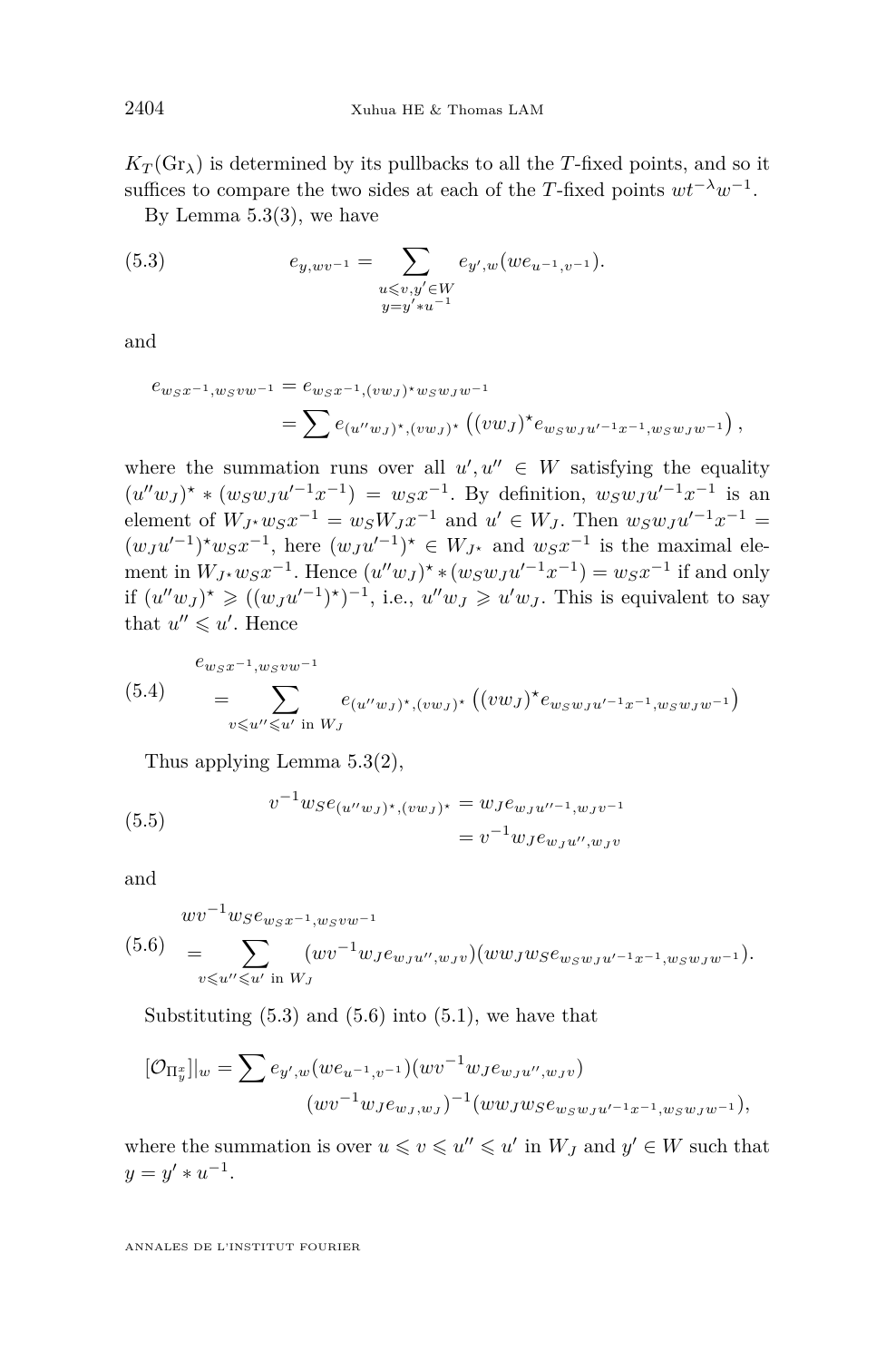Applying Lemma [5.4](#page-16-0) to

$$
\sum_{\substack{v,u''\in W_J\\ u\leqslant v\leqslant u''\leqslant u'}}(we_{u^{-1},v^{-1}})(wv^{-1}w_Je_{w_Ju'',w_Jv})(wv^{-1}w_Je_{w_J,w_J})^{-1}
$$

gives

$$
[\mathcal{O}_{\Pi_y^{x}}]|_w = \sum_{\substack{u \in W_J, y' \in W \\ y = y' * u^{-1}}} e_{y',w}(ww_Jw_S e_{w_S w_J u^{-1} x^{-1}, w_S w_J w^{-1}}).
$$

To compute  $p_*(\left[\mathcal{O}_{\Pi_y^x}\right])|_{wt^{-\lambda}w^{-1}}$  we apply the formula [\[9,](#page-26-0) Theorem 5.11.7] for the localization of a pushforward, in the form given in [\[11,](#page-26-0) Equation (7)]. Since  $Gr_{\lambda}$  is not smooth, to apply these results, we must first restrict to the smooth open subset  $G(\mathbf{O})t^{-\lambda}G(\mathbf{O})/G(\mathbf{O})$ . Let  $j: G(\mathbf{O})t^{-\lambda}G(\mathbf{O})/G(\mathbf{O}) \hookrightarrow$  $Gr_{\lambda}$  denote the open inclusion. Then for any class  $\psi \in K_T(\mathbb{G}r_{\lambda})$ , we have  $\psi|_{wt^{-\lambda}w^{-1}} = (j^*(\psi))|_{wt^{-\lambda}w^{-1}}$  by composing pullbacks. It thus suffices to calculate  $(j^*(p_*(\lceil \mathcal{O}_{\Pi_y^x}\rceil))|_{wt^{-\lambda}w^{-1}}$ . Since *p* is a closed embedding, and *j* is an open embedding, we have  $j^*(p_*([\mathcal{O}_{\Pi_y^x}])) = p'_*([\mathcal{O}_{\Pi_y^x}])$ . Now,  $p' : G/P \to$  $G(\mathbf{O})t^{-\lambda}G(\mathbf{O})/G(\mathbf{O})$  is a torus-equivariant closed embedding of smooth varieties, and we apply [\[11,](#page-26-0) Equation (7)], as follows.

We have that  $p'_{*}([\mathcal{O}_{\Pi_{y}^{x}}])|_{wt^{-\lambda}w^{-1}} = e(\nu_{w})[\mathcal{O}_{\Pi_{y}^{x}}]|_{w}$ , where  $e(\nu_{w})$  is a product of  $(1 - e^{\beta})$  over the weights  $\beta$  of the normal space to  $G/P$  inside  $G(\mathbf{O})t^{-\lambda}G(\mathbf{O})/G(\mathbf{O})$  at the point  $wt^{-\lambda}w^{-1}$ . The factor  $e(\nu_w)$  is equal to the product of the weights of the *T*-invariant curves joining  $wt^{-\lambda}w^{-1}$  to *T*-fixed points *z* inside  $\text{Gr}_{\lambda}$  which are outside of  $G/P$ . For  $w = w_Sw_J$ , these are all *T*-fixed points of the form  $z = r_{\alpha}t^{-\lambda w_J w_S} < t^{-\lambda}w_J w_S$ . The product of the *T*-weights is thus  $e(\nu_1) = e_{t-\lambda w_J w_S, t-\lambda w_J w_S}$ . A similar calculation gives  $e(\nu_w) = we_{t^{-\lambda}w_Jw_S,t^{-\lambda}w_Jw_S}$ .

Combining with Lemma [5.6,](#page-18-0) we get

$$
p_*([\mathcal{O}_{\Pi_y^x}])|_{wt^{-\lambda}w^{-1}} = e(\nu_w)[\mathcal{O}_{\Pi_y^x}]|_w
$$
  
=  $q^*(\psi^{yt^{-\lambda}x^{-1}})|_{wt^{-\lambda}w^{-1}}.$ 

As claimed in the introduction, the analogue of Theorem [5.7](#page-19-0) holds in equivariant cohomology, either by a similar but easier proof, or by looking at the "lowest degree terms" of the equivariant localizations.

THEOREM 5.8. — We have  $p_*(\Pi_y^x) = q^*(\xi^{yt^{-\lambda}x^{-1}})$ , where  $[\Pi_y^x] \in$  $H_T^*(G/P)$  denotes the equivariant cohomology class of a projected Richardson variety, and  $\xi^{yt^{-\lambda}x^{-1}} \in H^*_T(\widetilde{Fl})$  are the torus-equivariant cohomlogy classes of Schubert varieties, constructed by Kostant and Kumar [\[22\]](#page-27-0).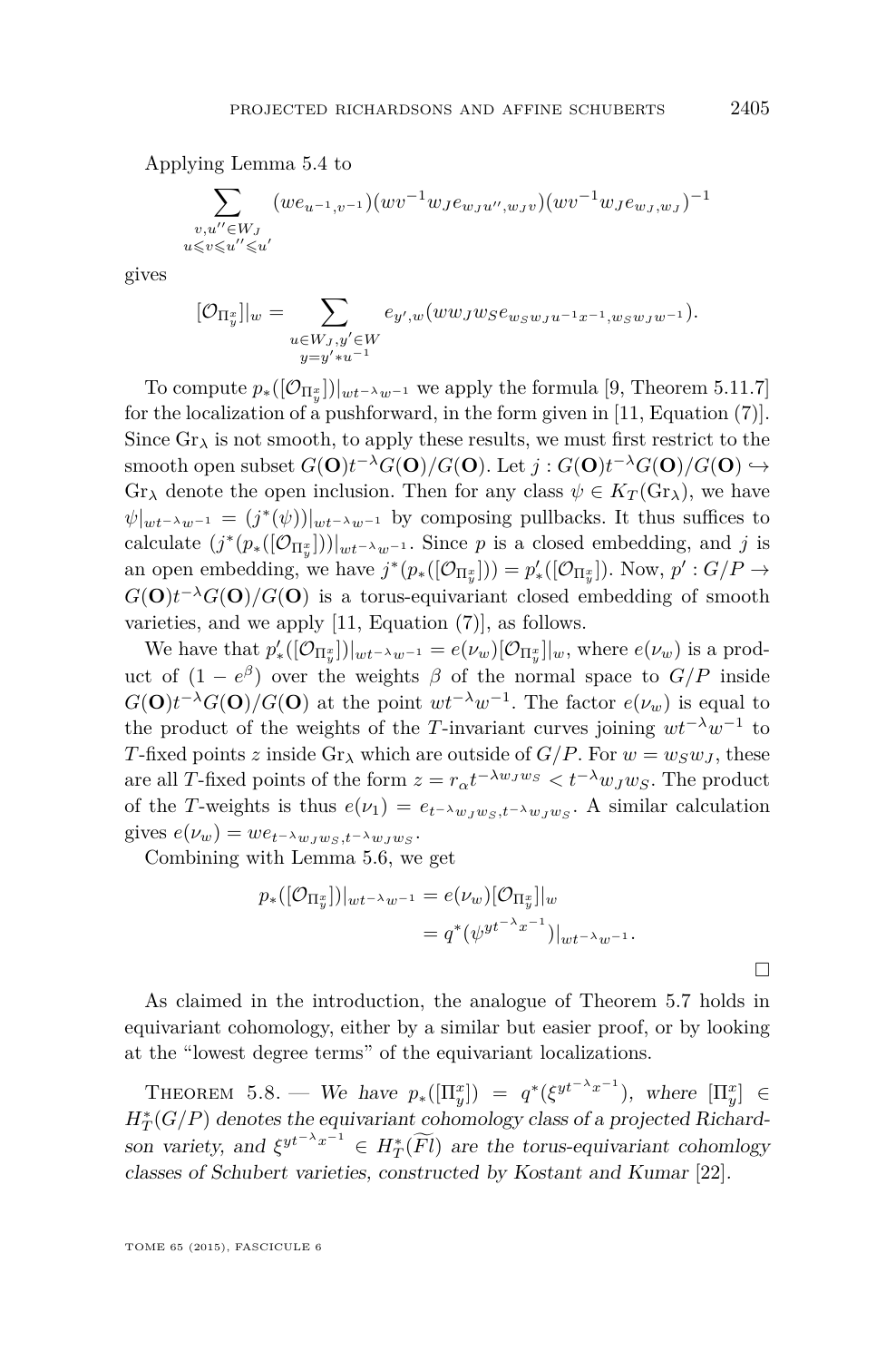#### **5.3. Affine stable Grothendieck polynomials**

<span id="page-22-0"></span>For background material on the symmetric function notation used in this section, we refer the reader to [\[6,](#page-26-0) [27\]](#page-27-0). The general strategy of this section is similar to [\[20,](#page-27-0) Section 7].

In this section we let  $G = PGL(n, \mathbb{C})$  and  $G/P$  be the Grassmannian  $\mathrm{Gr}(k, n)$  of *k*-planes in  $\mathbb{C}^n$ . In [\[6\]](#page-26-0), Buch defined stable Grothendieck polynomials  $G_{\lambda}(X) \in \hat{\Lambda}$  for each partition  $\lambda$ , lying in the graded completion  $\hat{\Lambda}$  of the ring of symmetric functions. Buch showed that the *K*-theory  $K(\text{Gr}(k, n))$  of the Grassmannian could be presented as  $\Gamma/I_{k,n}$ , where  $\Gamma = \prod_{\lambda} \mathbb{Z} \cdot G_{\lambda}(X)$ , and  $I_{k,n}$  is the ideal spanned (as a direct product) by all  $G_\lambda$  where  $\lambda$  is not contained in a  $k \times (n-k)$  rectangle. (Buch considered the direct sum rather than product of the  $\mathbb{Z} \cdot G_{\lambda}(X)$ , but the quotient is the same.)

In [\[26\]](#page-27-0), symmetric functions  $\tilde{G}_w(X)$  called affine stable Grothendieck polynomials were defined for each element  $w \in \widehat{W}$  of the affine Weyl group (in this case, the affine symmetric group). Let  $\Lambda^{(n)}$  be the quotient of the ring of symmetric functions by the ideal generated by all monomial symmetric functions  $m_{\lambda}$ , for  $\lambda_1 \geqslant n$ . Let  $\hat{\Lambda}^{(n)}$  be the graded completion of  $\Lambda^{(n)}$ . Let  $r^*$ :  $K(Fl) \to K(\text{Gr})$  denote the pullback map in *K*-theory, as in Subsection [5.2.](#page-18-0) In [\[27\]](#page-27-0), it was shown that  $K(\text{Gr}) \simeq \hat{\Lambda}^{(n)}$  and that under this isomorphism one has

(5.7) 
$$
r^*(\psi^w) = \tilde{G}_w.
$$

The following result was conjectured in [\[20,](#page-27-0) Conjecture 7.11].

THEOREM 5.9. — Let  $\omega_k$  denote the *k*-th fundamental coweight. Under the isomorphism  $\kappa$  :  $K(\text{Gr}(k, n)) \simeq \Gamma/I_{k,n}$ , we have

$$
\kappa([\mathcal{O}_{\Pi^x_y}])=\tilde{G}_{yt^{-\omega_k}x^{-1}}
$$

where the right hand side is considered as an element of the quotient  $\Gamma/I_{k,n}$ .

Proof. — When  $\lambda$  is the fundamental coweight  $\omega_k$  we have  $G/P \simeq \text{Gr}_{\lambda} \subset$ Gr (see [\[20,](#page-27-0) Section 7]). Combining (the non-equivariant image of) Theo-rem [5.7](#page-19-0) with (5.7), it thus remains to check that the inclusion  $\iota$  :  $G/P \hookrightarrow$  Gr induces the natural quotient map  $\hat{\Lambda}^{(n)} \to \Gamma/I_{k,n}$ .

The ring  $\hat{\Lambda}^{(n)}$  contains distinguished symmetric functions  $G_{(m)}(X) =$  $\tilde{G}_{s_{m-1}s_{m-2}\cdots s_0}(X)$  for  $1 \leqslant m < n$ . The completion of the subring generated by the  $G_{(m)}(X)$  is exactly  $\hat{\Lambda}^{(n)}$ . The ring homomorphism  $\iota^*: K(\mathrm{Gr}) \to$  $K(\mathrm{Gr}(k,n))$  is compatible with graded completions, and is thus determined by the images of  $G_{(m)}(X)$ . Now, in  $K^*(\text{Gr})$ ,  $\tilde{G}_{s_{m-1}s_{m-2}\cdots s_0}(X)$  represents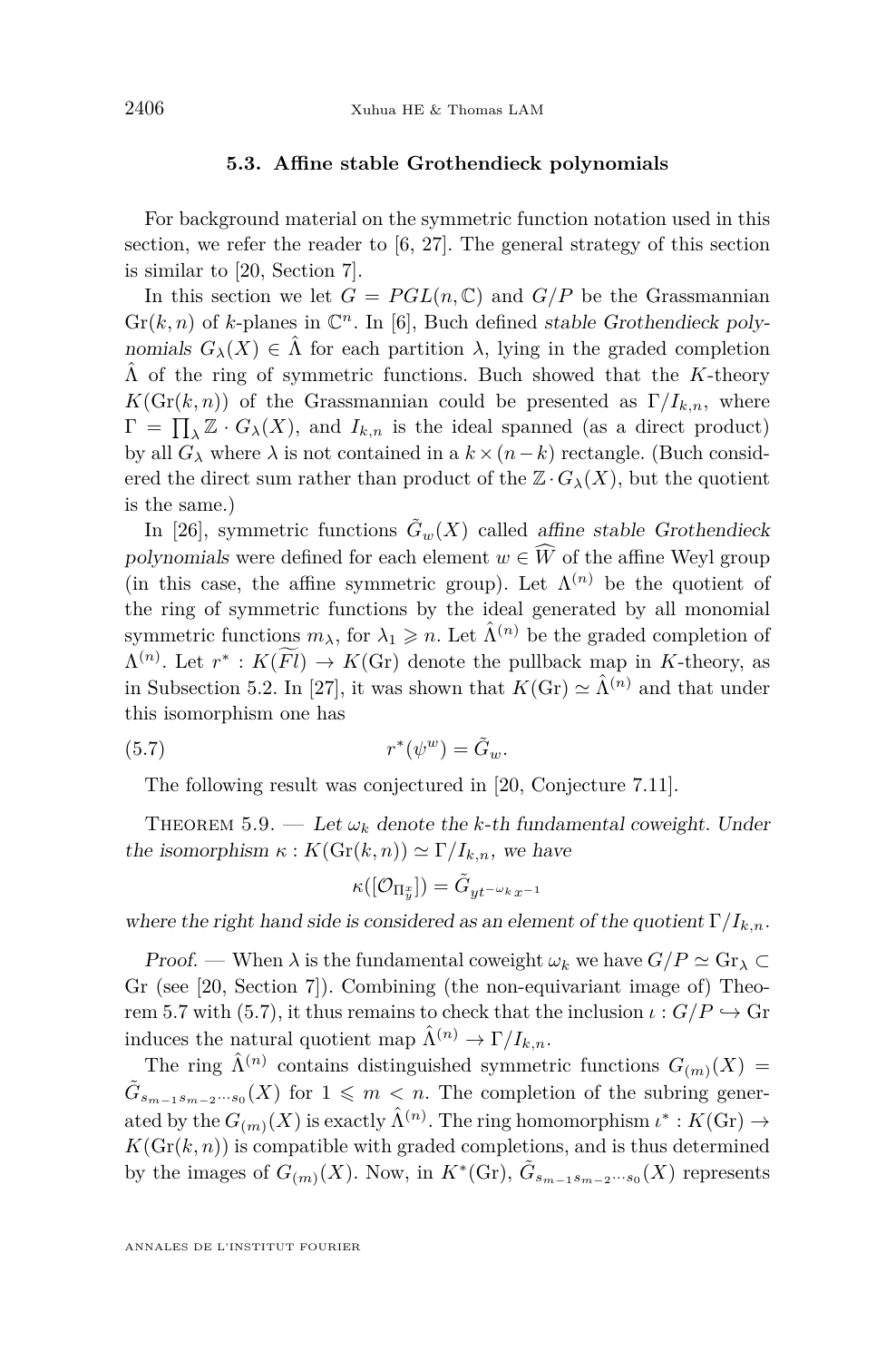<span id="page-23-0"></span>the pullback  $r^*(\psi^{s_{m-1}s_{m-2}\cdots s_0})$ . For  $m \leq n-k$ , modulo length-zero elements of  $\widehat{W}$  (one has  $\widetilde{G}_v(X) = \widetilde{G}_u(X)$  if *v* and *u* differ by a length-zero element),  $s_{m-1}s_{m-2}\cdots s_0$  is the same as  $s_{k+m-1}\cdots s_{k+1}s_kt^{-\omega_k}w_Jw_S$ . But under Buch's isomorphism  $K(\text{Gr}(k, n)) \simeq \Gamma/I_{k,n}$ , the opposite Schubert variety  $\pi(X_{s_{k+m-1}\cdots s_{k+1}s_k}) = \prod_{s_{k+m-1}\cdots s_{k+1}s_k}^{w_Jw_S}$  is represented by the symmetric function  $G_{(m)}(X)$  as well [\[6,](#page-26-0) Theorem 8.1]. Similarly, if  $m > n - k$ one sees that  $\iota^*$  sends  $G_{(m)}(X)$  to 0. Thus  $\iota^*$  induces the natural map  $\hat{\Lambda}^{(n)} \to \Gamma/I_{k,n}.$ 

#### **5.4. Some implications**

In [\[29\]](#page-27-0), Lam and Shimozono, following work of Peterson, showed that the quantum cohomology rings *QH*<sup>∗</sup> (*G/P*) of partial flag varieties could, after localization, be identified with a quotient of the homology  $H_*(\mathbb{G}_\Gamma)$  of the affine Grassmannians. In particular, the 3-point Gromov-Witten invariants of *G/P* could be recovered from the homology Schubert structure constants of  $H_*(\mathrm{Gr})$ .

Let  $G/P$  be a cominuscule flag variety. In this section, we discuss the implications of Theorem [5.7](#page-19-0) towards the comparison of the quantum *K*-theory  $QK(G/P)$  of  $G/P$  and *K*-homology  $K_0(\text{Gr})$  of the affine Grassmannian. We will work in the non-equivariant setting; the *T*-equivariant statements are analogous. We now define four sets of integers.

- (1) For  $u, v, w \in \widehat{W}/W$ , let  $d_{uv}^w \in \mathbb{Z}$  denote the *K*-homology Schubert structure constants of  $K_0(\text{Gr})$ , defined in [\[27,](#page-27-0) (5.3)] (we will only consider the non-equivariant structure constants). We remark that in [\[27\]](#page-27-0) only the affine Grassmannian Gr of a simply-connected simple algebraic group is considered, but the extension is straightforward; see for example [\[28\]](#page-27-0).
- (2) For  $u \in \widehat{W}$ , and  $y \in \widehat{W}^S$  a minimal length coset representative of  $\hat{W}/W$  we can consider the coefficient  $k_y^u$  of the *K*-cohomology Schubert class  $\psi_{\text{Gr}}^y$  in  $r^*(\psi_{\tilde{F}l}^u)$ , where  $r^*: K(\tilde{F}l) \to K(\text{Gr})$  denotes the pullback map in *K*-theory, as in Subsection [5.2.](#page-18-0)
- (3) For a positroid variety  $\Pi_v^u$  and  $y \in W^J$ , consider the coefficient *π y*  $\mathcal{V}(u,v)$  of the (class of the) Schubert structure sheaf  $[\mathcal{O}_{X_y}]$  in  $[\mathcal{O}_{\Pi_v^u}] \in$  $K(G/P)$ .
- (4) For  $u, v, w \in W^J$ , consider the *K*-theoretic Gromov-Witten invariant  $I_d(u, v, w) = I_d(\mathcal{O}_{X_u}, \mathcal{O}_{X^v}, (\mathcal{O}_{X_w})^{\vee})$ ; see for example [\[5,](#page-26-0) Section 5. Here  $\{[(\mathcal{O}_{X_w})^{\vee}]\}$  is the dual basis to  $\{[\mathcal{O}_{X_w}]\}$  in  $K(G/P)$ . The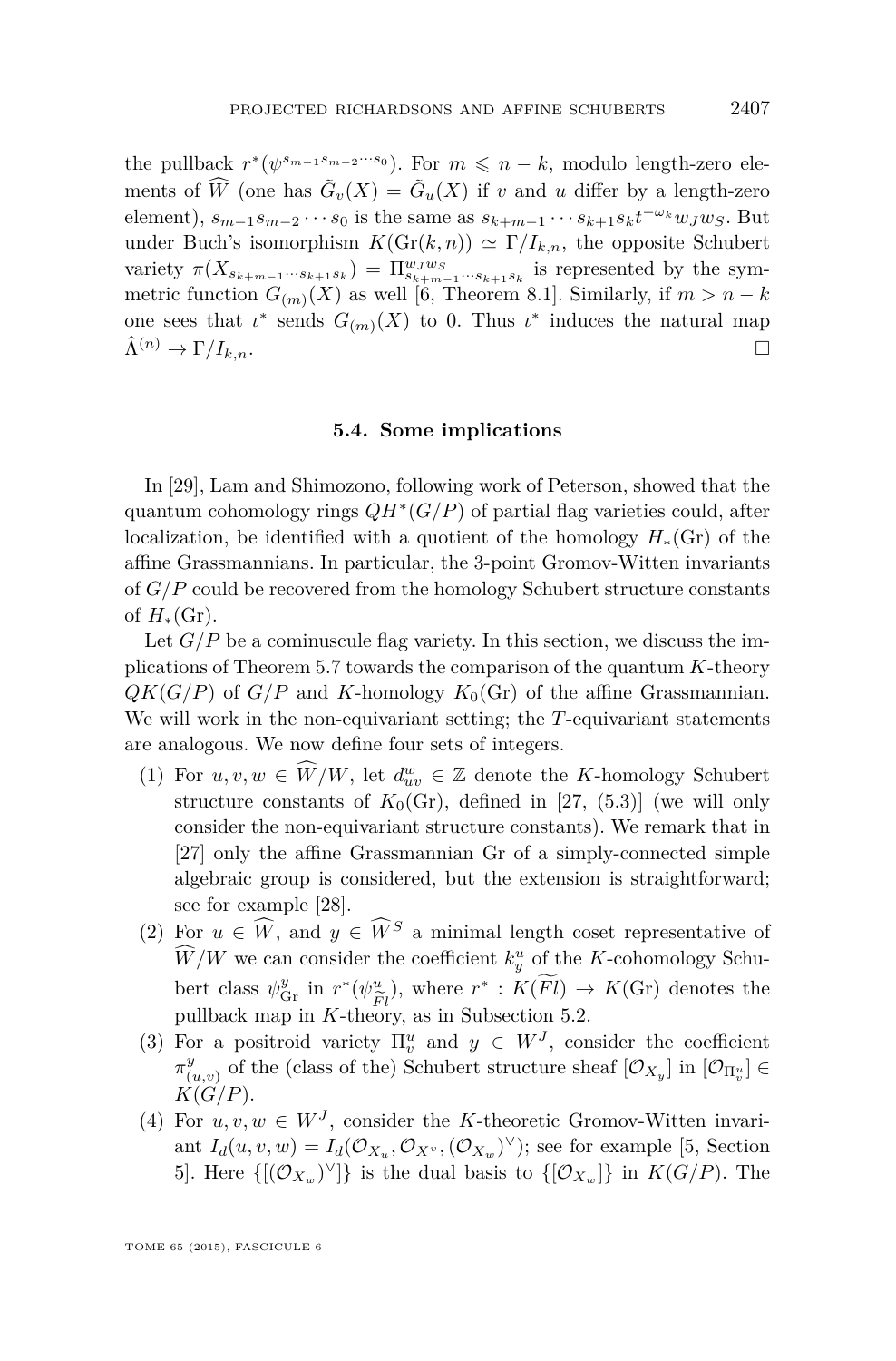*K*-theoretic Gromov-Witten invariant is defined as the Euler characteristic of the product of the pullbacks of these structure sheaves to the moduli space  $M_{d,3}(G/P)$  of three-point, genus zero, stable maps into *G/P* with degree *d*.

We now compare the four sets of integers.

(1) By [\[27,](#page-27-0) (5.1), (5.4) and Theorem 5.4],

$$
d_{uv}^w = \sum_{\substack{x \in \widehat{W} \\ x * v = w}} (-1)^{\ell(w) - \ell(v) - \ell(x)} k_u^x.
$$

Thus the  $k_u^x$  determine the  $d_{uv}^w$ , and it is easy to see that (picking *v* and *u* appropriately) the  $d_{uv}^w$  also determine the  $k_u^x$ .

- (2) By the cominuscule assumption we have  $G/P \simeq \text{Gr}_{\lambda} \subset \text{Gr}$ , where  $\lambda$  is the appropriate minuscule coweight. Thus  $p_*$  can be identified with the identity, and Theorem [5.7](#page-19-0) states that  $q^*(\psi^{yt^{-\lambda}x^{-1}}) = [\mathcal{O}_{\Pi_y^x}]$ . Now suppose that  $x = w_S w_J$  and  $y \in W^J$ . Then  $\Pi_y^x = \pi(X_y)$  is a usual Schubert variety in  $G/P$ , and since  $yt^{-\lambda}w_Jw_S \in \widehat{W}^S$ , we have  $r^*(\psi^y_{\tilde{r}})$ *F l*  $(\psi_{\text{Gr}}^y)$ . It follows that the coefficient  $\pi_{\text{Gr}}^y$  $\binom{y}{(u,v)}$  is equal to  $k_y^{vt^{-\lambda}u^{-1}}.$
- (3) In [\[5\]](#page-26-0), Buch, Chaput, Mihalcea, and Perrin studied the geometry of the Gromov-Witten varieties associated to cominuscule *G/P*. An unpublished<sup>(1)</sup> consequence of their work, communicated to us by L. Mihalcea, is that
- (5.8) *I<sub>d</sub>*(*u, v, w*) is equal to the coefficient of  $[O_{X_w}]$  in  $[O_{\Pi^x_y}]$

where  $[O_{X_w}]$  is a Schubert structure sheaf and  $\Pi_y^x$  is a projected Richardson variety which depends on *d, u, v*. For an explicit description of  $\Pi_y^x$  in type *A* see [\[20,](#page-27-0) Section 8]. For the classical types the explicit description can presumably be recovered from [\[7\]](#page-26-0), and for other cominuscule types see [\[8\]](#page-26-0). Thus the coefficients  $\pi^y_{\ell}$  $\binom{y}{(x,z)}$  determine all the coefficients  $I_d(u, v, w)$ .

COROLLARY 5.10. — Let  $G/P$  be cominuscule. Assuming (5.8), the *K*homology Schubert structure constants determine the 3-point *K*-theoretic Gromov-Witten invariants of *G/P*.

 $(1)$  Since this paper was written, a preprint with related results has appeared as Projected Gromov-Witten varieties in cominuscule spaces, A. S. Buch, P.-E. Chaput, L. C. Mihalcea, and N. Perrin, <http://arxiv.org/abs/1312.2468>.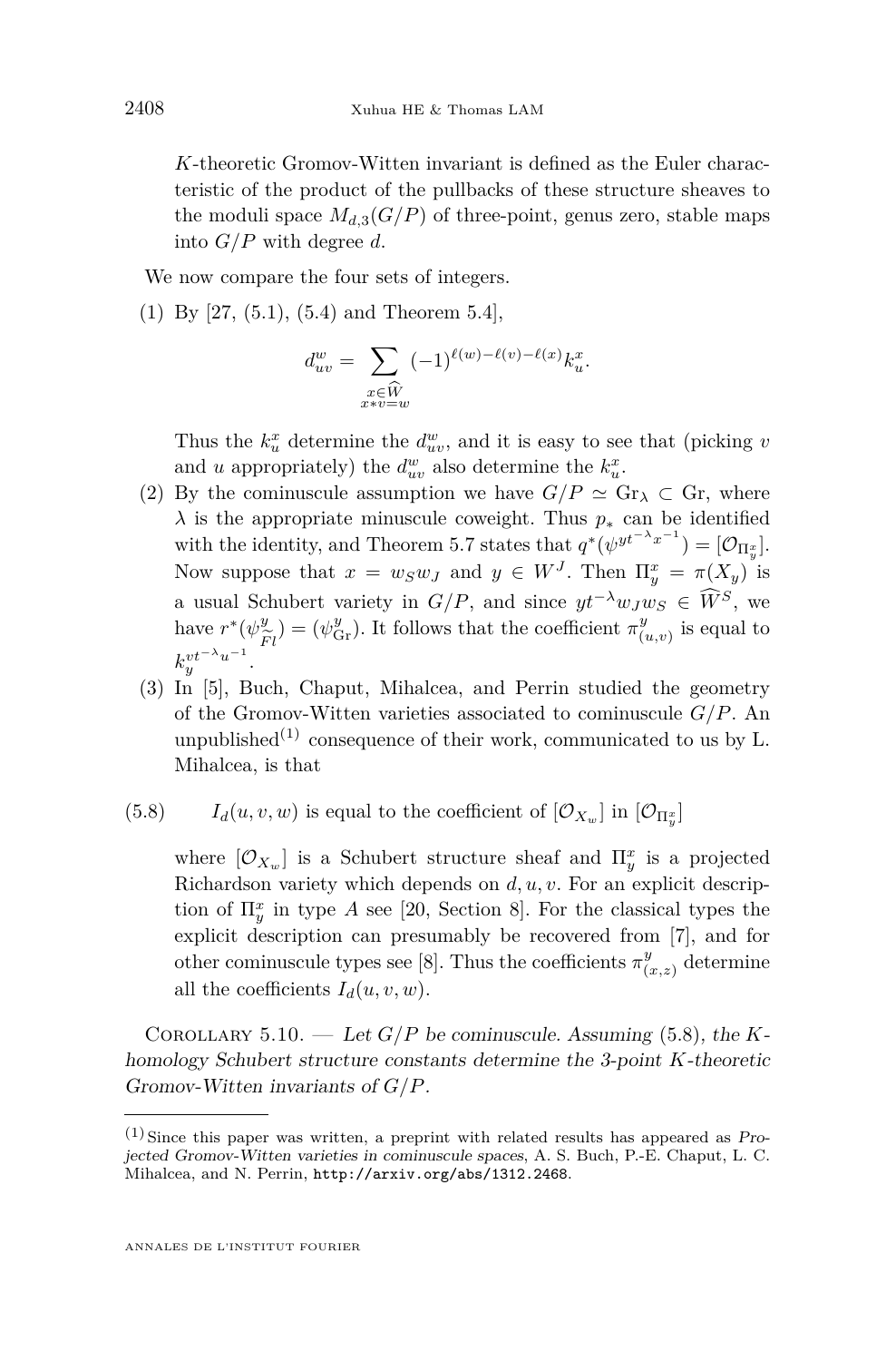#### **Appendix**

Here we prove that the poset  $(Q_J, \preceq)$  is combinatorially equivalent to the poset introduced by Rietsch in [\[37,](#page-28-0) Section 5] and by Goodearl and Yakimov in [\[12,](#page-27-0) Theorem 1.8].

Following [\[37\]](#page-28-0), we set

$$
Q'_J = \{(a, b, c) \in W^J_{\text{max}} \times W_J \times W^J; a \leqslant cb\}
$$

and define the partial order  $\leq$  on  $Q'_{J}$  as follows.

For  $(a, b, c), (a', b', c') \in Q'_J$ , define

$$
(a',b',c') \leqslant (a,b,c)
$$

if there exists  $u'_1, u'_2 \in W_J$  with  $u'_1u'_2 = b'$ ,  $\ell(u'_1) + \ell(u'_2) = \ell(b')$  and  $ab^{-1} \leq a'(u'_2)^{-1} \leqslant c'u'_1 \leqslant c.$ 

Following [\[12\]](#page-27-0), we set

$$
\Omega_J = \{(a, b) \in W_{\text{max}}^J \times W; a \leqslant b\}
$$

and define the partial order  $\leq$  on  $\Omega_J$  as follows.

For  $(a, b), (a', b') \in \Omega_J$ , define

$$
(a',b')\leqslant (a,b)
$$

if there exists  $z \in W_J$  such that  $a \leqslant a'z$  and  $b'z \leqslant b$ .

PROPOSITION  $5.11.$  – The maps

$$
f : Q'_J \to \Omega_J, \quad (a, b, c) \mapsto (a, cb)
$$
  
\n
$$
g : \Omega_J \to Q_J, \quad (a, b) \mapsto (\min(bW_J), ab^{-1} \min(bW_J))
$$
  
\n
$$
h : Q_J \to Q'_J, \quad (x, y) \mapsto (\max(yW_J), y^{-1} \max(yW_J), x)
$$

give order-preserving bijections between the posets  $(Q'_J, \leqslant)$ ,  $(\Omega_J, \leqslant)$  and  $(Q_J, \preceq).$ 

Proof. — For  $(a, b, c) \in Q'_J$ ,  $f(a, b, c) = (a, cb)$ ,  $g \circ f(a, b, c) = (c, ab^{-1})$ and  $h \circ g \circ f(a, b, c) = (a, b, c)$ . Similarly,  $g \circ f \circ h$  is an identity map on  $Q_J$ and  $f \circ h \circ g$  is an identity map on  $\Omega_J$ . Thus  $f, g, h$  are all bijective.

Now it suffices to show that *f, g, h* preserve the partial orders.

Let  $(a, b, c), (a', b', c') \in Q'_J$  with  $(a', b', c') \leq (a, b, c)$ . Then there exists *u*1  $u'_1$  ∈ *W*<sub>*J*</sub> such that  $ab^{-1}$  ≤  $a'(b')^{-1}u'_1$  ≤  $c'u'_1$  ≤  $c$ . Thus  $a = ab^{-1} * b$  ≤  $a'(b')^{-1}u'_1 * b$ . In other words, there exists  $v \leq b$  such that  $a \leq a'(b')^{-1}u'_1v$ . Let  $z = (b')^{-1}u'_1v$ . Then  $c'b'z = c'u'_1v \leqslant cv \leqslant cb$  since  $c \in W<sup>J</sup>$ . Hence  $(a', c'b') \leqslant (a, cb)$  in  $\Omega_J$ .

Let  $(a, b), (a', b') \in \Omega_J$  with  $(a', b') \leq (a, b)$ . Then there exists  $z \in W_J$ with  $a \leq a'z$  and  $b'z \leq b$ . We assume that  $g(a, b) = (x, y)$  and  $g(a', b') = b'z$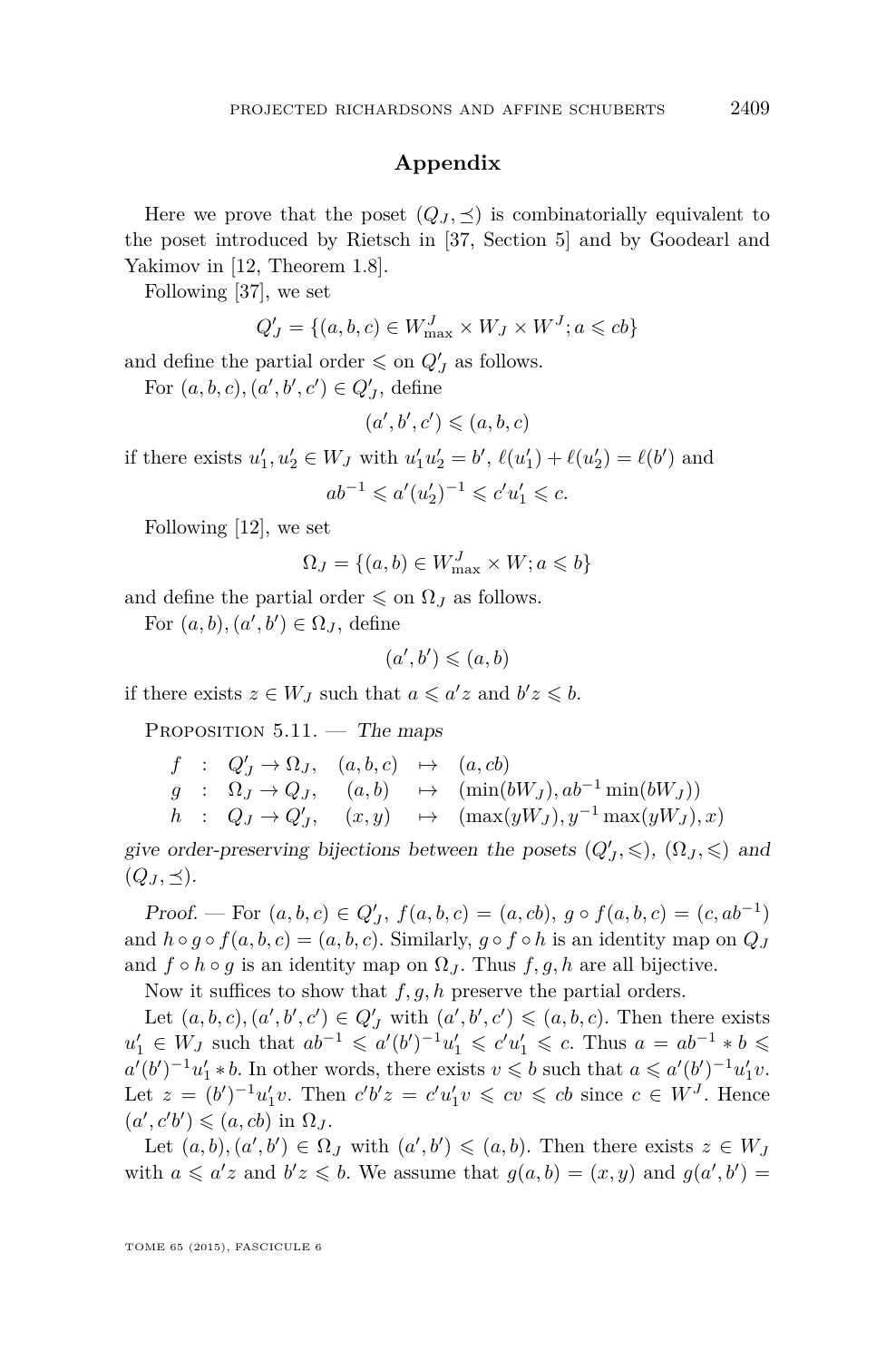$(x', y')$ . Then there exists  $u, u' \in W_J$  such that  $x = bu, y = au, x' = bu'$ and  $y' = a'u'$ . Since  $b'z \leq b$ , we have that  $b'z \leq u \leq b \leq u \leq bu = x$ . Hence there exists  $v \leq u$  such that  $x'(u')^{-1}zv = b'zv \leq x$ .

Since  $a \in W_{\text{max}}^J$ ,

$$
y = au \leqslant av = a \triangleleft v \leqslant a'z \triangleleft v \leqslant a'zv = y'(u')^{-1}zv.
$$

Thus  $(x', y') \preceq (x, y)$  in  $Q_J$ .

Now let  $(x, y), (x', y') \in Q_J$  with  $(x', y') \preceq (x, y)$ . Then there exists  $u \in W_J$  such that  $x'u \leq x$  and  $y'u \geq y$ . So we have that  $y' * u \geq y'u \geq y$ . In other words, there exists  $v \leq u$  with  $y' * u = y'v$  and  $\ell(y'v) = \ell(y') + \ell(v)$ . Since  $x' \in W^J$ , we also have that  $y'v \leq x'v \leq x'u \leq x$ .

We assume that  $h(x, y) = (a, b, x)$  and  $h(x', y') = (a', b', x')$ . Then  $y =$  $ab^{-1}$  and  $y' = a'(b')^{-1}$ . We have that

$$
ab^{-1} = y \leq y'v = a'(b')^{-1}v \leq x'v \leq x.
$$

Since  $a' \in W_{\max}^J$ ,  $\ell(a'(b')^{-1}v) = \ell(a') - \ell((b')^{-1}v)$  and  $\ell(y'v) = \ell(y') +$  $\ell(v) = \ell(a') - \ell(b') + \ell(v)$ . So  $\ell((b')^{-1}v) + \ell(v) = \ell(b')$ . Thus  $(a', b', x') \leq$  $(a, b, x)$  in  $Q'_{J}$ .

#### BIBLIOGRAPHY

- [1] S. Billey & I. Coskun, "Singularities of generalized Richardson varieties", Comm. Algebra **40** (2012), no. 4, p. 1466-1495.
- [2] A. Björner & F. Brenti, Combinatorics of Coxeter groups, Graduate Texts in Mathematics, vol. 231, Springer, New York, 2005, xiv+363 pages.
- [3] A. BJÖRNER & M. WACHS, "Bruhat order of Coxeter groups and shellability", Adv. in Math. **43** (1982), no. 1, p. 87-100.
- [4] M. Brion, "Positivity in the Grothendieck group of complex flag varieties", J. Algebra **258** (2002), no. 1, p. 137-159, Special issue in celebration of Claudio Procesi's 60th birthday.
- [5] A. S. BUCH, P.-E. CHAPUT, L. C. MIHALCEA & N. PERRIN, "Finiteness of cominuscule quantum *K*-theory", Ann. Sci. Éc. Norm. Supér. (4) **46** (2013), no. 3, p. 477-494 (2013).
- [6] A. S. Buch, "A Littlewood-Richardson rule for the *K*-theory of Grassmannians", Acta Math. **189** (2002), no. 1, p. 37-78.
- [7] A. S. Buch, A. Kresch & H. Tamvakis, "Gromov-Witten invariants on Grassmannians", J. Amer. Math. Soc. **16** (2003), no. 4, p. 901-915 (electronic).
- [8] P. E. Chaput, L. Manivel & N. Perrin, "Quantum cohomology of minuscule homogeneous spaces", Transform. Groups **13** (2008), no. 1, p. 47-89.
- [9] N. Chriss & V. Ginzburg, Representation theory and complex geometry, Birkhäuser Boston, Inc., Boston, MA, 1997, x+495 pages.
- [10] M. J. Dyer, "Hecke algebras and shellings of Bruhat intervals", Compositio Math. **89** (1993), no. 1, p. 91-115.
- [11] A. Fink & D. E. Speyer, "*K*-classes for matroids and equivariant localization", Duke Math. J. **161** (2012), no. 14, p. 2699-2723.

<span id="page-26-0"></span>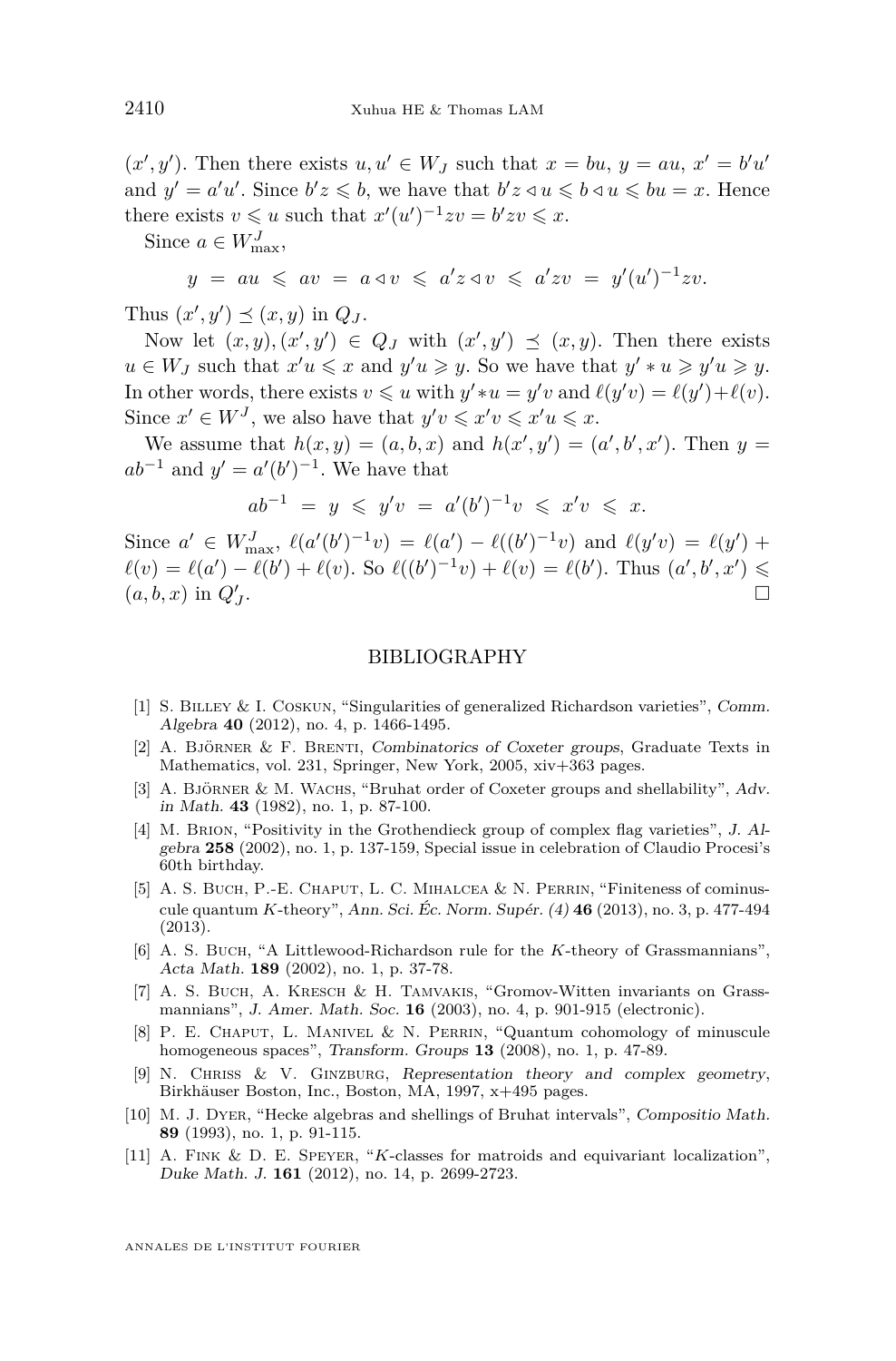- <span id="page-27-0"></span>[12] K. R. Goodearl & M. Yakimov, "Poisson structures on affine spaces and flag varieties. II", Trans. Amer. Math. Soc. **361** (2009), no. 11, p. 5753-5780.
- [13] T. J. Haines, "The combinatorics of Bernstein functions", Trans. Amer. Math. Soc. **353** (2001), no. 3, p. 1251-1278 (electronic).
- [14] M. Harada, A. Henriques & T. S. Holm, "Computation of generalized equivariant cohomologies of Kac-Moody flag varieties", Adv. Math. **197** (2005), no. 1, p. 198- 221.
- [15] X. He, "Minimal length elements in some double cosets of Coxeter groups", Adv. Math. **215** (2007), no. 2, p. 469-503.
- [16] ——— , "A subalgebra of 0-Hecke algebra", J. Algebra **322** (2009), no. 11, p. 4030- 4039.
- [17] ——— , "Normality and Cohen-Macaulayness of local models of Shimura varieties", Duke Math. J. **162** (2013), no. 13, p. 2509-2523.
- [18] X. He & J.-H. Lu, "On intersections of certain partitions of a group compactification", Int. Math. Res. Not. IMRN (2011), no. 11, p. 2534-2564.
- [19] N. IWAHORI  $\&$  H. MATSUMOTO, "On some Bruhat decomposition and the structure of the Hecke rings of *p*-adic Chevalley groups", Inst. Hautes Études Sci. Publ. Math. (1965), no. 25, p. 5-48.
- [20] A. KNUTSON, T. LAM & D. E. SPEYER, "Positroid varieties: juggling and geometry", Compos. Math. **149** (2013), no. 10, p. 1710-1752.
- [21] ——— , "Projections of Richardson varieties", J. Reine Angew. Math. **687** (2014), p. 133-157.
- [22] B. Kostant & S. Kumar, "The nil Hecke ring and cohomology of *G/P* for a Kac-Moody group *G*", Adv. in Math. **62** (1986), no. 3, p. 187-237.
- [23] ——— , "*T*-equivariant *K*-theory of generalized flag varieties", J. Differential Geom. **32** (1990), no. 2, p. 549-603.
- [24] R. KOTTWITZ & M. RAPOPORT, "Minuscule alcoves for  $GL_n$  and  $GSp_{2n}$ ", Manuscripta Math. **102** (2000), no. 4, p. 403-428.
- [25] S. KUMAR, Kac-Moody groups, their flag varieties and representation theory, Progress in Mathematics, vol. 204, Birkhäuser Boston, Inc., Boston, MA, 2002, xvi+606 pages.
- [26] T. Lam, "Affine Stanley symmetric functions", Amer. J. Math. **128** (2006), no. 6, p. 1553-1586.
- [27] T. Lam, A. Schilling & M. Shimozono, "*K*-theory Schubert calculus of the affine Grassmannian", Compos. Math. **146** (2010), no. 4, p. 811-852.
- [28] T. Lam & M. Shimozono, "From double quantum Schubert polynomials to *k*double Schur functions via the Toda lattice", <http://arxiv.org/abs/1109.2193>.
- [29] ——— , "Quantum cohomology of *G/P* and homology of affine Grassmannian", Acta Math. **204** (2010), no. 1, p. 49-90.
- [30] T. Lam & L. Williams, "Total positivity for cominuscule Grassmannians", New York J. Math. **14** (2008), p. 53-99.
- [31] G. Lusztig, "Total positivity in partial flag manifolds", Represent. Theory **2** (1998), p. 70-78.
- [32] G. Lusztig, "Parabolic character sheaves. I", Mosc. Math. J. **4** (2004), no. 1, p. 153- 179, 311.
- [33] I. Mirković & K. Vilonen, "Geometric Langlands duality and representations of algebraic groups over commutative rings", Ann. of Math. (2) **166** (2007), no. 1, p. 95-143.
- [34] G. Pappas & M. Rapoport, "Twisted loop groups and their affine flag varieties", Adv. Math. **219** (2008), no. 1, p. 118-198, With an appendix by T. Haines and Rapoport.